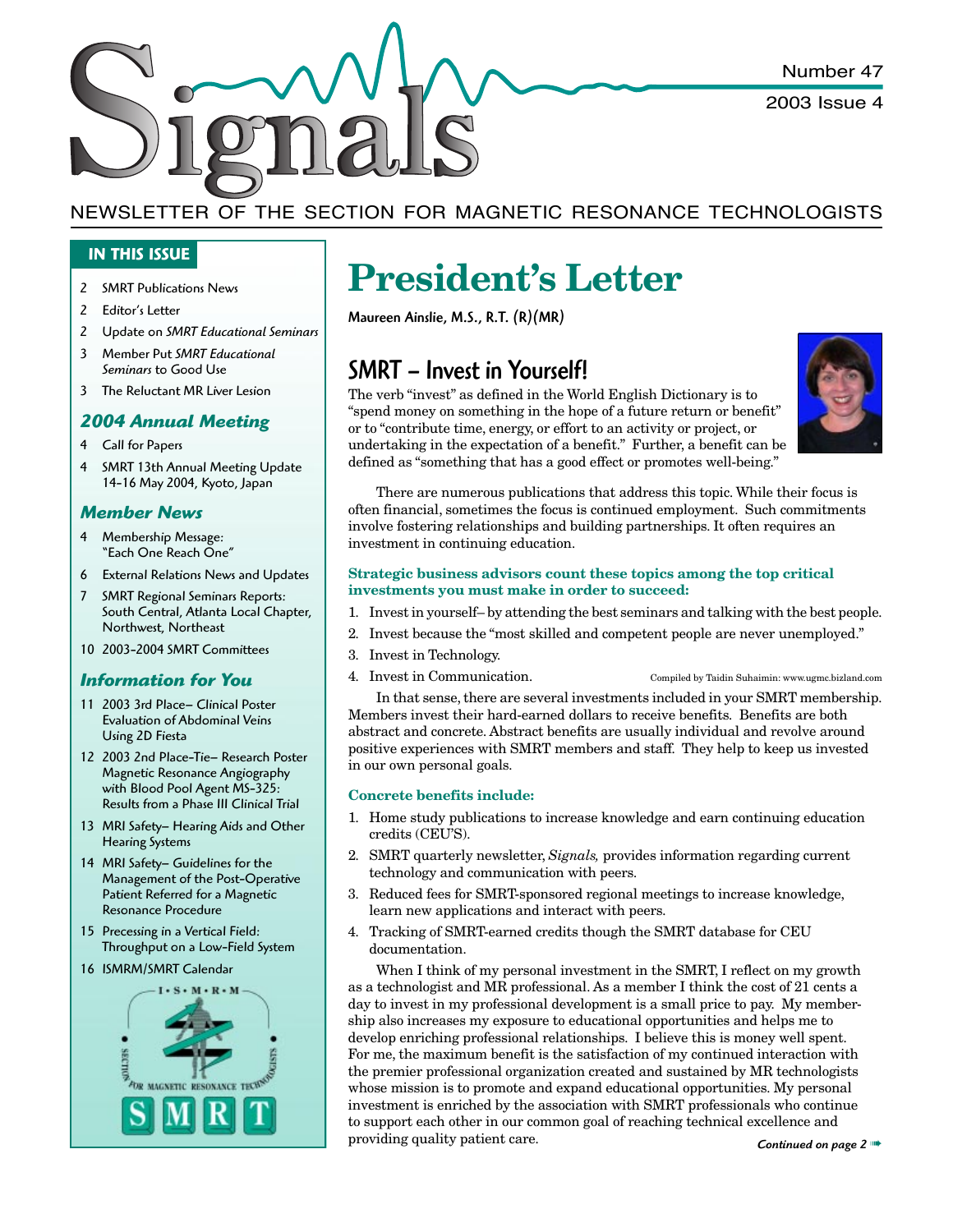#### *SMRT President's Letter continued*

The final investment that occurs on a daily basis in SMRT is the support provided by the volunteer individuals and the staff in the ISMRM/SMRT office in Berkeley, California. These investors include:

- The Executive Committee and members of the Policy Board who work to provide benefits that bring added value to your membership.
- $\blacksquare$  The volunteers who host regional seminars and organize Local Chapters to provide educational opportunities at a local level.
- $\blacksquare$  The individuals who serve on a committee, review home study publications and write articles for our quarterly newsletter.
- The speakers who volunteer their time to present at regional and annual meetings.
- $\blacksquare$  The vendor support we receive that helps us keep costs down and maximize your benefits.
- The staff in the ISMRM/SMRT office that work to help us fulfill our commitments to the membership.

#### **All these individuals are making an investment in you.**

I encourage all SMRT members and MR professionals to examine their investment in their profession. I welcome you to expand your commitment to quality MR education by reaching out to your fellow technologists and inviting them to join SMRT. As always, the Executive Committee welcomes any suggestions from you which serve to enrich your membership.  $\bullet$ 

### **Editor's Letter**

Julie Strandt-Peay, B.S.M., R.T. (R)(MR)



reetings.

G This issue of *Signals* is packed with news and information for you.

We begin with motivational words from President **Maureen**

**Ainslie** and details of the workings of the Publication Committee by Chair, **Greg Brown**. SMRT member, **Catherine Larson** shares how the home studies helped in her daily practice of MR Imaging. **Kelly Baron**, Editor of the *SMRT Educational Seminars* home studies, announces the latest offering. **Todd Frederick**, Membership Chair, presents the slogan for this year. The 2004 annual meeting is in planning stages as indicated by **Julia Lowe**, Education Chair and **Jim Stuppino**, Program Chair. External Relations Chair, **Maureen Hood** reports the news of the healthcare community.

SMRT Regional Seminars co-hosts: **Nanette Keck**, South Central; **Jennifer Petruski**, Northeast; **Denise Echelard**, Northwest; and **Bobbie Burrow**, Southeast, relate their respective programs. Abstracts from the 2003 meeting by **Dave Stanley** and **Randy Earnst** are included for your information. Regular columnists, **Bill Faulkner** and **Frank Shellock** submit material relevant to the work place.

Be sure to check the calendar and other announcements for upcoming events of interest to you!  $\bullet$ 

### **Update on** *SMRT Educational Seminars*

Kelly D. Baron B.S., R.T. (R)(MR), Editor, *SMRT Educational Seminars*



 $\mathbf{W}_{\mathrm{p}}$ **A** e are proud to **Present the home** study for this quarter, *"Diffusion-Weighted MR Imaging of the Pediatric Brain."* Authors Kirsten Forbes, James G. Pipe,

Roger Bird, Volkher Engelbrecht, Axel Scherer, Margarethe Rassek, Hans J. Witsack, and Ulrich Mödder have provided the material for this offering.

Pediatric MR Imaging can be challenging due to the developmental considerations of the brain anatomy. This educational material is intended to provide instruction on this topic. Thank you to question authors, William Faulkner, Gina Greenwood, and Scott Kurdilla. Thanks to Gregory Brown and Michael Kean for reviewer liason and to Lee T. Coleman for reviewing this piece.  $\bullet$ 

### **SMRT Publications News**

Gregory C. Brown, R.T., 2004 Publications Committee Chair



The SMRT was<br>founded to "provide a<br>forum for education. forum for education, information, and research in the field of magnetic resonance," and our publications effort constitutes a major part of achieving that mission.

The Publications Committee works to get information and educational material out to our membership through as many avenues as possible. The regular newsletter, *Signals,* (which you are reading now), the *SMRT Educational Seminars* (a.k.a. the home studies program) are mailed direct to every member four times a year, but the Internet also plays an important part in SMRT publications.

The dedicated staff in the Berkeley office maintains the web pages for SMRT and the parent organization, ISMRM, but the content of these pages is managed by President-Elect Cindy Hipps and her Electronics Submissions sub-committee. They also produce the "Highlight Your Site" page (www.ismrm. org/smrt/highlight), where members can post a snapshot of their workplace and share the diversity of our MR experience. *Signals* is now published on-line (www.ismrm.org/smrt/signals) just before the mail-out allowing quicker access to the current issue, especially for our 165 overseas members, as well as back issues. The on-line version boasts full color photos, and the pdf files can be downloaded for a space efficient storage.

Cindy and the SMRT Executive Committee also manage the international MRI-Technologists list server under the publications activities of the SMRT. "The list" is an on-line community of over 700 MR technologists, doctors, scientists, and industry workers who communicate in an open e-mail discussion group. Questions are raised and answered, perspectives shared, and differences aired in this global forum. Richard Helsper, winner of the SMRT Distinguished Service Award 2003, started the list back in the mid 90's and when a career change saw Richard leave Duke University in early 2003 the SMRT agreed to take on the manage-

*Continued on page 3* ➠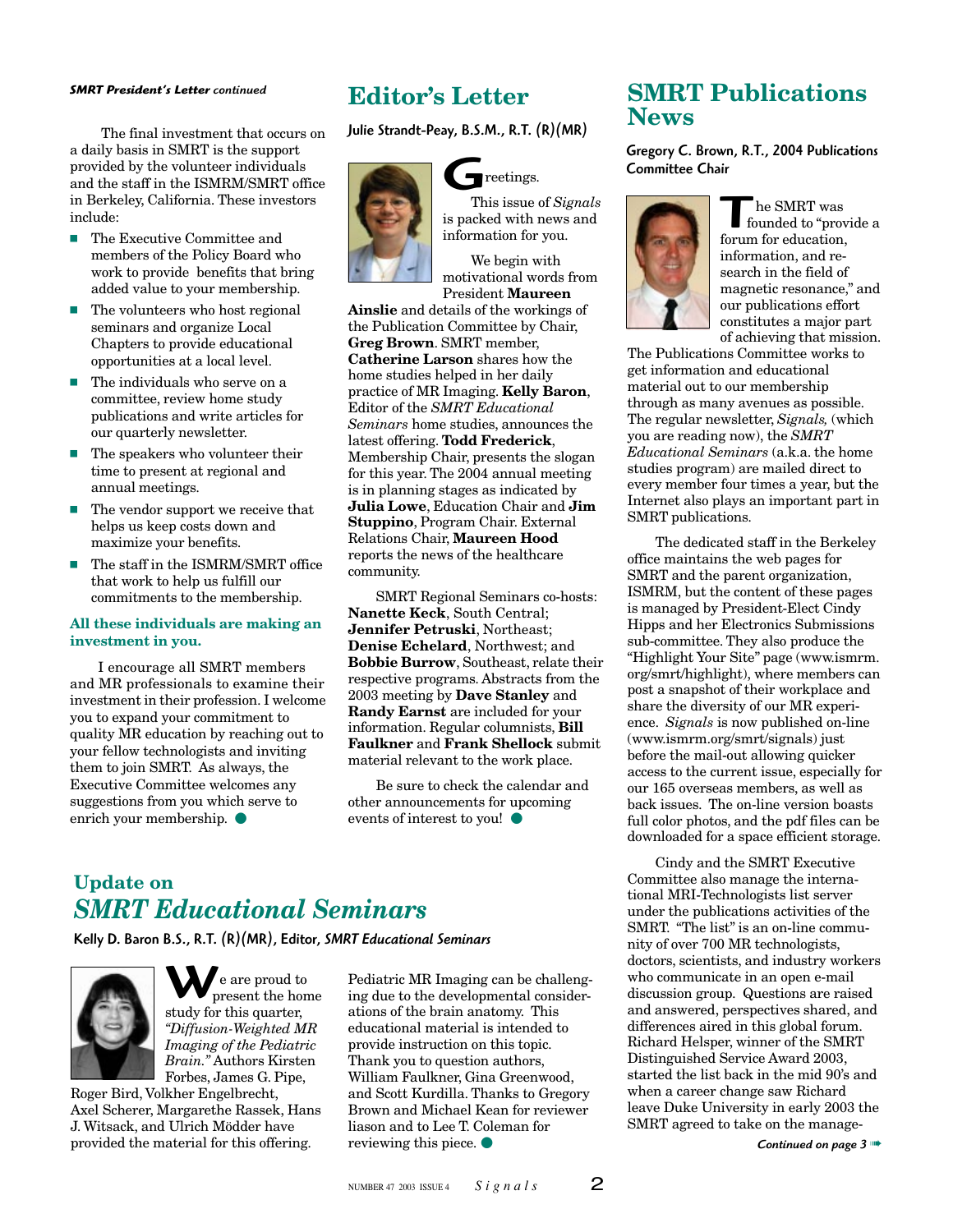#### *SMRT Publication News continued*

ment and funding of the list and the hardware that makes it work. Participation in the MRI-Technologist list isn't restricted to SMRT members. We recognise its importance to the development of MR technologists worldwide, and see the SMRT as uniquely positioned to continue this service. You can join the MRI-Technologists list through our website at www.ismrm.org/smrt/ listserv.htm.

All these activities take a lot of volunteer work to keep them alive, and the structure of our Publications Committee has recently been changed to supplement the creative talents of key members with a supporting Publications Chair charged with finding new team members to share the production work, and inject vigour and topical content. The editors and their teams along with the production staff of the Berkeley office do the real work.

SMRT Fellow and Crues-Kressel awardee 1993, Julie Peay is our sixth *Signals* Editor and has held the role since 2001. Like all good editors Julie is always looking for new material and reviewers. If you can help with either, please contact her through smrt@ismrm.org, and include "Attn Julie Peay" in the subject line.

SMRT Fellow and Crues-Kressel awardee 2000, Kelly Baron has edited, produced, and managed the *SMRT Educational Seminars* since their inception in 1998. Kelly will be handing the reins to Anne Sawyer-Glover, Crues-Kressel awardee 2001, in early 2004. The recent editions are a "survival guide" for imaging head, neck, and spine, paediatric brain diffusion, while issues on cardiac, and knee imaging are in final stages of production. Anne will be looking for new areas of interest to our membership as well as offers to produce and review materials. The Educational Seminars programme continues to offer members topical MR information and ASRT accredited continuing education credits with the generous financial support of MRI Devices.

Bottom line? The Publications Committee is dedicated to bringing members topical, interesting and useful resources to expand your experience of MRI and deliver educational outcomes. We welcome suggestions and offers of help from our members and hope the publications provide incentives for other  $MR$  technologists to join SMRT.  $\bullet$ 

### **Member Put** *SMRT Educational Seminars* **to Good Use**

Gregory Brown, R.T., 2004 Publications Committee Chair

Executly our Berkeley office received a note of appreciation from Catherine<br>Larson of Moorpark, California, regarding the home studies material.<br>She said. "I find the SMRT Educational Seminars so helpful. Just the other da Larson of Moorpark, California, regarding the home studies material. She said, "I find the *SMRT Educational Seminars* so helpful. Just the other day I scanned a patient that had an abnormal liver on a CT. I remembered the seminar on the liver said that it was important to run a GE in-and-out of phase, so I did. The abnormality showed up so well on the out-of-phase GE and did not show up well on the other sequences (even on the T2) and could have been missed by the Radiologist."

Catherine was referring to *"Directions in MRI of the Liver" SMRT Educational Seminars,* Volume 4, No. 2, sent to members in 2001 and still available for continuing Education credits. It is one of the twenty-one home study guides produced by Kelly Baron and her team. Members receive four new *Educational Seminars* per year covering current topics of interest and you can now order back issues for those published before you became a member. The full list of issues is on the SMRT website at www.ismrm.org/smrt/homestudy. "Techs make it happen" as Catherine has shown. The *Educational Seminars* are a key component of the SMRT's mission to advance education and training for MRI technologists around the world.  $\bullet$ 

### **The Reluctant MR Liver Lesion**

Catherine Larson, R.T. (R)(MR), SMRT Member, Moorpark, California, USA



Patient presented for Liver MRI to further investigate a 4cm enhancing lesion in the right lobe of the liver. MRI scans were performed on a Hitachi MRP 7000. 0.3 Tesla.



*Figure 1. Post contrast CT.*



*Figure 2. T1 Pre-contrast Spin Echo. TR, 750ms; TE, 25ms.*



*Figure 4. T2 Fast Spin Echo. TR, 4750ms; TE, 117ms; ETL, 8.*



*Figure 3. T1 Post contrast Spin Echo.*



*Figure 5. Pre contrast T1 Out of Phase Spoiled Gradient Echo. TR, 740ms; TE, 15ms: FA, 35.*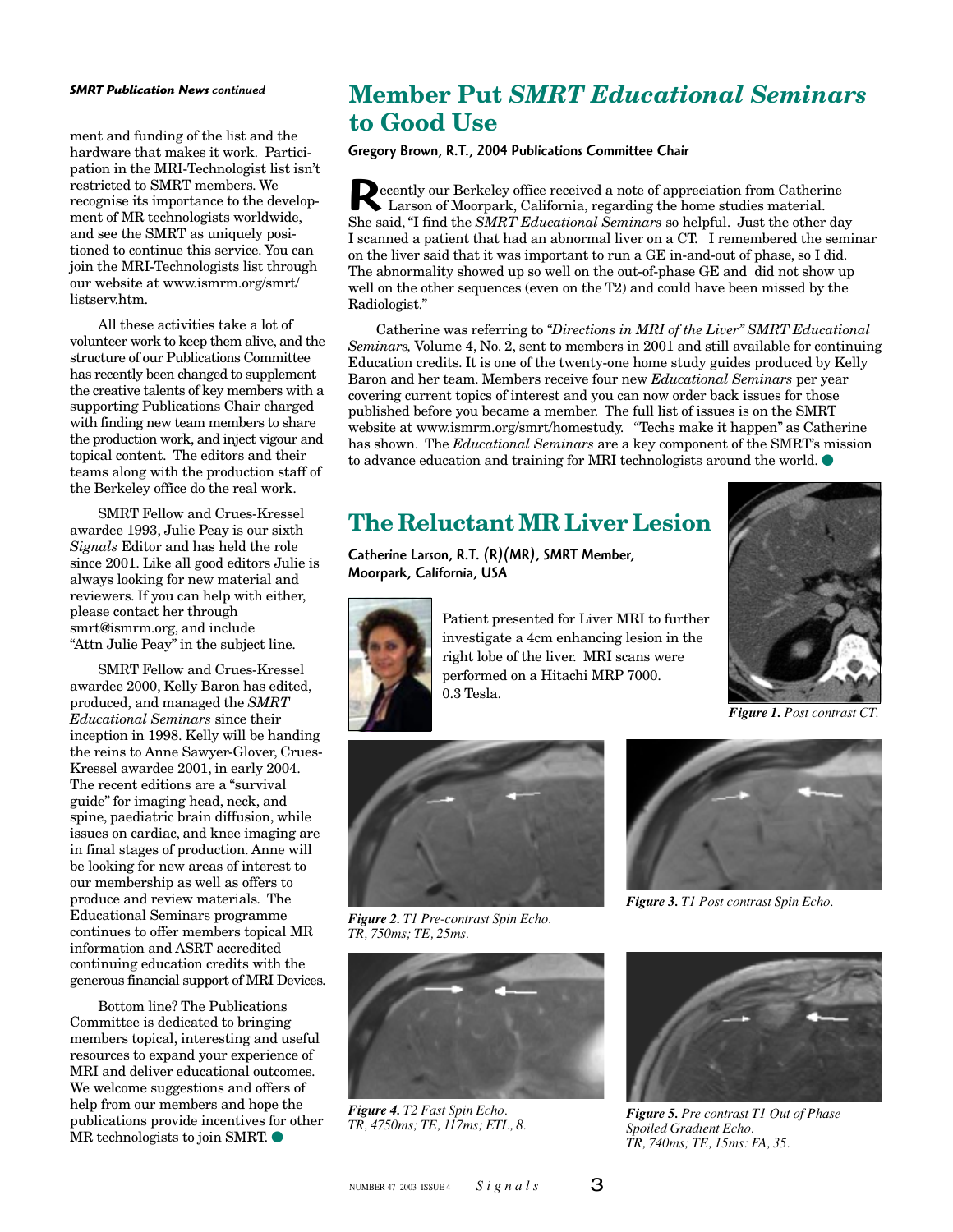# **Call for Papers**

Julia Lowe, B.S., R.T. (R)(MR), 2004 Education Committee Chair



he SMRT Program and Education Committees would like to announce a Call for Papers for the 13th Annual Meeting of the Section for Magnetic Resonance Technologists (SMRT) in Kyoto, Japan, 14-16 May 2004. We wish to welcome and encourage technologists/radiographers to submit abstracts for presentation in oral and poster sessions at the annual meeting. The deadline for submission is **21 January 2004**.

Abstracts may be submitted electronically, via the ISMRM/SMRT Website: www.ismrm.org/smrt. Detailed instructions are posted on the website and abstracts should be submitted according to these instructions. Topics may describe clinical applications or explain scientific research. Abstracts should state the **purpose** of the research or clinical study, outline the **methods**, summarize the **results**, and finally discuss the **conclusion** from the results. All abstracts that are submitted and pass the criteria will be displayed as a poster or included as a talk in the annual meeting agenda.

The SMRT is committed to promoting the communication and dissemination of information regarding current and emerging technological advances to its members. The abstracts that are submitted by technologists/radiographers are an effective way of disseminating this information. Each year the quality and number of abstract submissions has increased. We can certainly learn from invited speakers at the annual meetings, but we can also learn a great deal from our fellow technologists. So please take this opportunity to formally write up the ideas that you've had and submit them as abstracts for 13th Annual Meeting of the SMRT!  $\bullet$ 

# **"Each One Reach One"**

Todd Frederick, R.T. (R)(MR), 2004 Membership Committee Chair



**D** uring the Annual Meeting, incoming<br>President, Maureen Ainslie, presente<br>the slogan "Each One Reach One" as a means uring the Annual Meeting, incoming President, Maureen Ainslie, presented to promote the benefits of the SMRT and to increase our membership.

There is strength in numbers! The more people participate in an organization, the stronger the organization is, and the SMRT is no exception.

Think about why you belong to the SMRT and share these benefits with a colleague. The members of the SMRT are the best recruiting tool we have.

The SMRT is made up of dedicated professionals from all over the world, but the membership represents a very small percentage of all MRI technologists that are working today. The SMRT can better represent our profession if your colleagues are actively involved. The Policy Board is asking you to share the news about the SMRT with other MRI technologists. **Each One Reach One!** 

# **Update on the SMRT 13th Annual Meeting**

James Stuppino, B.S., R.T. (R)(MR), 2004 Program Committee Chair

 n behalf of the 2004 SMRT Program Committee, I would like to invite you **OF ALTER 18** In behalf of the 2004 SMRT Program Committee, I would like to invite y to join us at the 13th Annual Meeting of the Section for Magnetic Resonance Technologists, in Kyoto, Japan, at the Kyoto International Conference Hall. This meeting will be held the 14th, 15th, and 16th of May 2004, in conjunction with the Twelfth Scientific Meeting and Exhibition of the International Society for



Magnetic Resonance in Medicine. Building upon a very successful architecture of past meetings, the Kyoto program will be designed to fulfill the needs and aspirations of MR technologists/radiographers in both a research and clinical setting. The goal of the SMRT is to provide quality educational opportunities for the MR technologist/radiographer and to establish and maintain a high level of professionalism in the field.

The objective of this educational program is to provide technologists/radiographers the best possible forum for magnetic resonance education and an understanding of principles and clinical applications of MR. The meeting will commence with a poster exhibit, poster presentations, and walking tour reception at 18.30 on Friday evening, 14 May 2004. This will be a great way to learn about new and innovative clinical and research studies that are being performed by our colleagues worldwide. It also provides a great opportunity to interact with the poster authors and to meet and share ideas with fellow technologists from around the world.

An important aspect of the meeting remains the submission of abstracts for oral and poster presentations by technologists/radiographers. Proffered papers will be interlaced throughout the sessions. We strongly encourage all technologists/radiographers to participate in the meeting by submitting an oral or poster abstract. For assistance please see instructions posted on the SMRT Website. The deadline for SMRT abstract submissions will be **21 January 2004**. Online abstract submissions will be available on the SMRT Website: www.ismrm.org/smrt. The proffered papers and posters have been one of the highlights of past SMRT meetings.

On Saturday, during the Business Meeting, awards will be presented to the most outstanding papers and posters submitted in both the clinical and research arenas. Many of this year's topics were chosen based on comments and feedback received from attendees of previous annual meetings.

Some of the presentations will include: Virtual Colonoscopy, Breast Imaging, Diffusion Tensor MR Tractography, Ischemic Heart Disease Imaging, MR Spectroscopy, Functional Assessment of the Joints using Kinematic MRI, and many other advanced MR topics. The meeting will conclude with an expert panel, MR Safety Forum, moderated and chaired by Frank G. Shellock, Ph.D.

As Chair of the 2004 Program Committee, it is my pleasure to invite you to attend this meeting and join the SMRT in bringing to technologists/radiographers, an exciting, quality, educational weekend in the wonderful city of Kyoto, Japan.  $\bullet$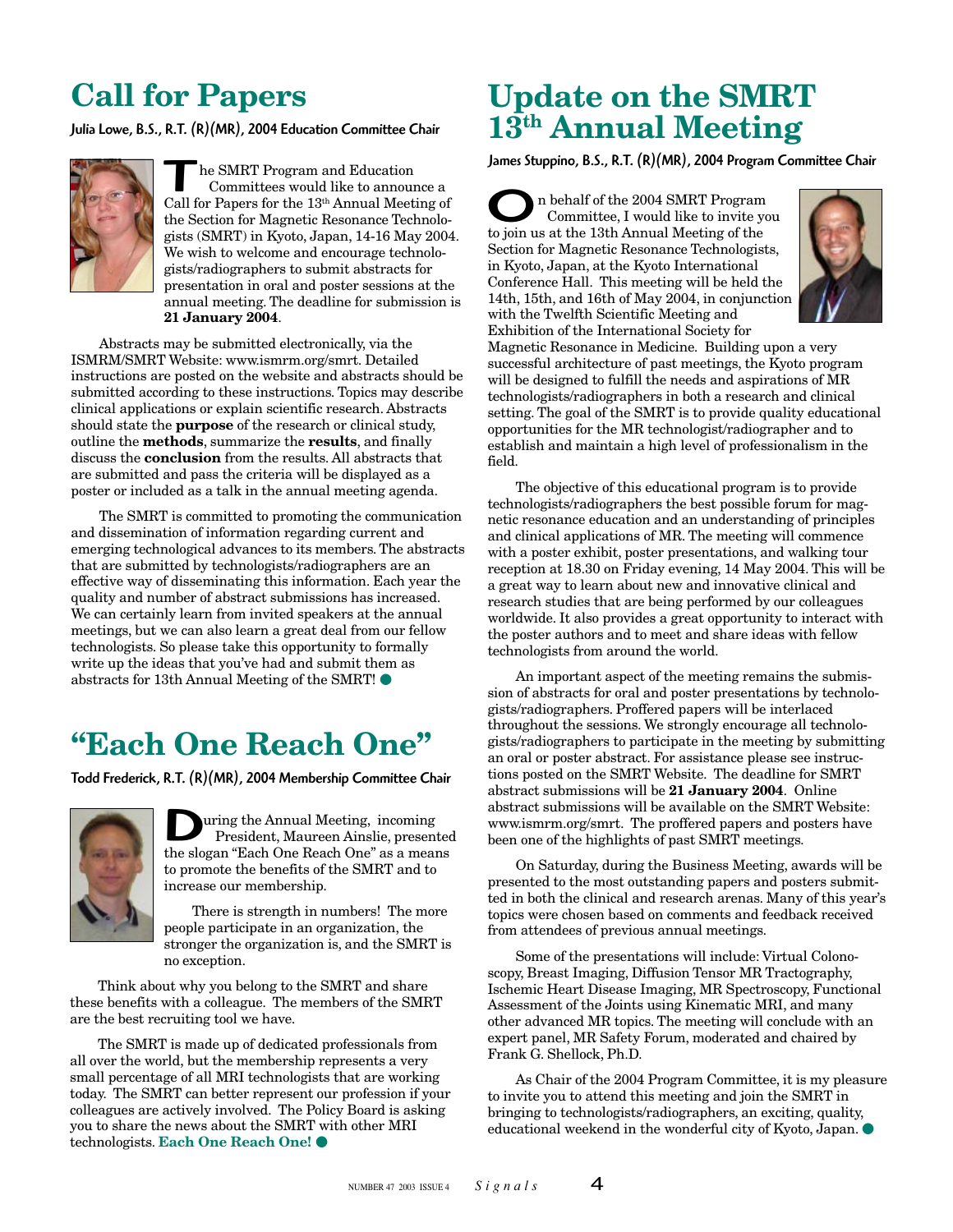### **SMRT 13th Annual Meeting** *"Rising to Excellence"* **Preliminary Program**

#### **FRIDAY, 14 May 2004**

18.30 **Poster Exhibit, Poster Presentations, and Poster Walking Tour Reception**

#### **SATURDAY, 15 May 2004**

- 07.45 Welcome and Announcements
- 08.00 **MR Colonography and Virtual Colonoscopy** *Silke Bosk, R.T.*
- 08.55 **3T Imaging** *David Stanley, B.S., R.T. (R)(MR)*
- 09.50 Break
- 10.00 **Proffered Papers**
- 11.00 Awards Luncheon & SMRT Business Meeting
- 13.15 **MRI for the Management of Haemochromatosis** *Gregory Brown, R.T.*
- 14.10 **State of the Art in Breast Imaging** *Anne Sawyer-Glover, B.S., R.T. (R)(MR)*
- 15.05 Break
- 15.20 **Male Pelvis**
- *E. Scott Pretorius, M.D.*
- 16.15 **Proffered Papers**

#### **SUNDAY, 16 May 2004**

- 07.45 Welcome and Announcements
- 08.00 **Diffusion Tensor MR Tractography** *Roland Bammer, Ph.D.*
- 08.55 **Advances in Abdominal Imaging** *Carolyn K. Roth, R.T. (R)(MR)(CT)(M)(CV)*
- 09.50 Break
- 10.05 **One Stop Shopping: The 30 Minute Ischemic Heart Disease Exam** *Michaela Schmidt, R.T.*
- 11.00 **Functional Assessment of the Joints using Kinematic MRI** *Frank G. Shellock, Ph.D.*
- 11.55 **Contrast MRA and New Blood Pool Agents** *Martin A. Prince, M.D., Ph.D.*
- 12.50 Lunch
- 13.30 **Clinical and Research Spectroscopy** *H. Cecil Charles, Ph.D.*
- 14.25 Break
- 14.45 **Proffered Papers**
- 15.30 **MR Safety Forum**
- *Frank Shellock, Ph.D., Chair and Moderator* 17.30 Adjournment

### *SMRT and ISMRM Joint Presentation:* **Managing MR Artifacts and Pitfalls**

#### Kim Butts, Ph.D. and John Christopher, B.A.,R.T., Organizers

#### **Monday, 17 May, 14.00 - 16.00**

**Overview:** This course will describe the physical bases for artifacts in MR imaging. Building upon this information, it will describe how artifacts serve as pitfalls for clinical interpretation of MR images.

#### **Speakers:**

*William G. Bradley, Jr., M.D., Ph.D. Gregory C. Brown, R.T. David N. Firmin, Ph.D. Katsuyoshi Ito, M.D.*



Superiories of Japan, is the country's seventh largest city, with a population of 1.4 million people. Steeped in history, Kyoto is home to roughly yoto, located in the Kansai Region of Japan, is the country's seventh largest city, with a population of one quarter of Japan's national treasures, countless shrines and temples, and seventeen sites recognized by UNESCO as World Heritage Sites.

Travelers to Kyoto can easily spend a week visiting the city's historical attractions such as the Kyoto Imperial Palace, Kinkakuji (Golden Pavilion), and Sanjusangendo. All sections of the city contain more than one locale well worth a thorough visit. Notably, some of Japan's oldest traditions, such as the tea ceremony, flower arranging, and geisha schooling originated in the city. These ancient customs, while still practiced throughout Japan, can only be observed in their original setting in Kyoto. Japan's capital city and the emperor's residence from 794 to 1868, Kyoto is known throughout the world for its stunning beauty. Tourists are drawn year-round by the majestic palaces, statues, and villas, as well as by the carefully tended gardens; each spring, dozens of varieties of cherry trees bloom in Kyoto, and visitors are treated to timehonored hanami (blossom viewing) parties.

Kyoto is dedicated to preserving Japan's oldest traditions, yet it is also a dynamic, contemporary city. Modern conveniences are readily available, making Kyoto a perfect destination for visitors seeking to explore Japan's past without sacrificing the comforts of today. Known as a national dining mecca, Kyoto proudly offers traditional Japanese cuisines, such as sushi, tofu and obanzi (Kyoto home-style fare). In addition, a variety of restaurants serve everything from Korean barbecue to French cuisine. Shopping is also a unique experience in Kyoto, with merchandise ranging from traditional Japanese crafts made by local artisans to cutting-edge couture. Among Japan's many assets, Kyoto is one of the most prized, comparable only to the world's most dazzling places.

#### **Customs/Visa**

If you come from one of the over 50 countries with which Japan has arranged a "general visa exemption arrangement," you only need a valid passport in order to enter as a tourist (usually for up to 90 days); otherwise, you need to apply for a visa before coming to Japan. All foreign tourists in Japan are required to carry their passports with them at all times. Please contact your closest Japanese embassy or consulate to make sure you have all the required documents before traveling to Japan.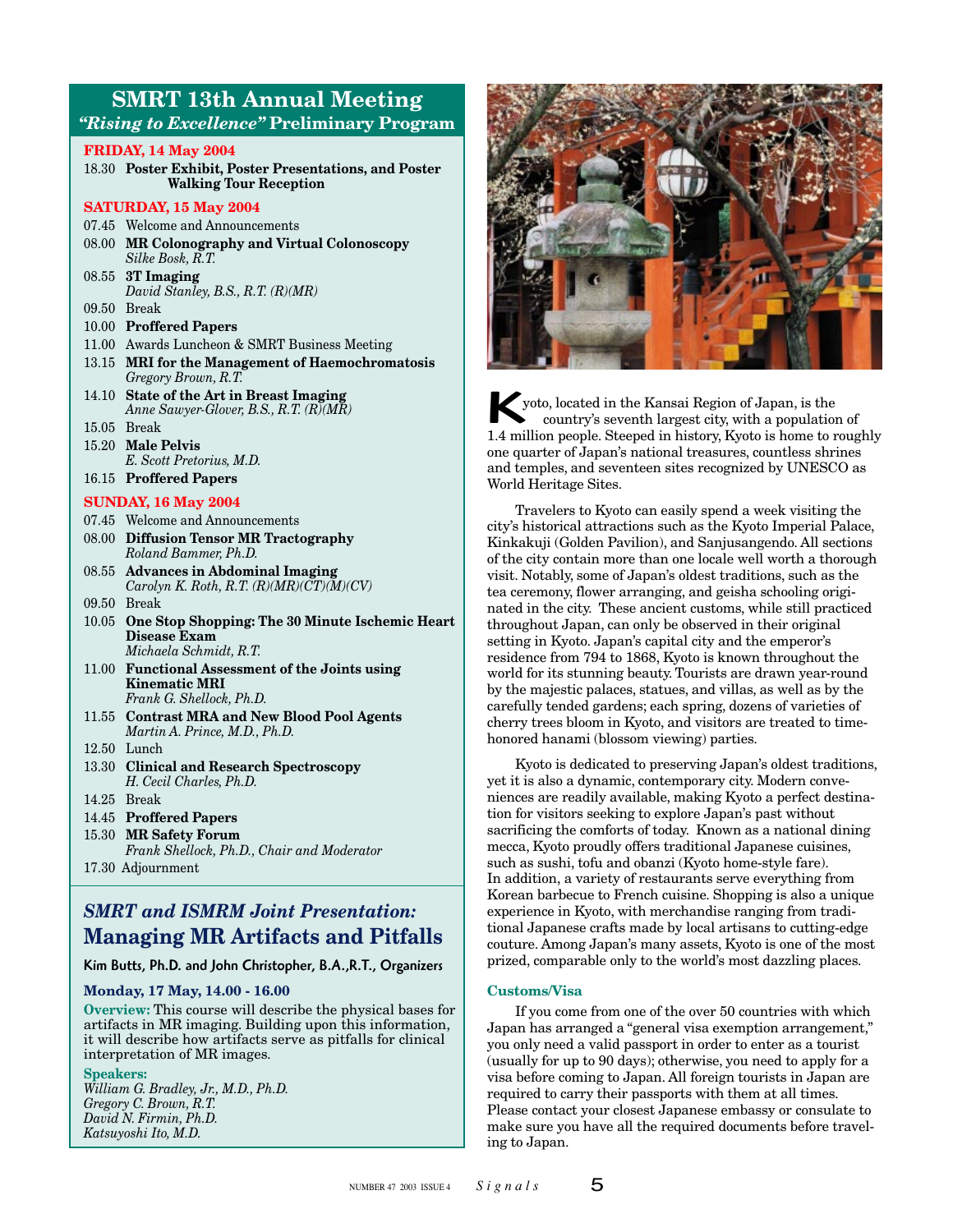# **External Relations News and Updates**

Maureen Hood, M.S., R.N., R.T. (R)(MR)



The American College of Radiology (ACR)<br>and the American Society of Radiologic<br>Technologists (ASRT) are working together to he American College of Radiology (ACR) and the American Society of Radiologic draft requirements and guidelines for advance practice technologists. The current statement *"The Radiologist Assistant: Improving Patient Care While Providing Work Force Solutions"* can be viewed on the ASRT Professional

Development webpage: www.asrt.org/asrt.htm. This is a first attempt to advance the role of the technologist in the clinical setting and is focusing on diagnostic radiography. This initiative is still in draft form and the ASRT is looking for public comment. For those attending RSNA 2003, the Associated Sciences Consortium is offering a course called *"Advanced Radiologic Practice– UK Red Dot Practice, Plus ASRT Information"* on Tuesday from 08.30- 10.10. Stay tuned to *Signals* for further updates.

Allied Health Week is 2-8 November 2003, the same week as Radiologic Technology Week. These are two great excuses to get your hospital or clinic to do something special for the hard working staff. Ideas for celebrating allied health week are available through the Health Professions Network at: www.healthpronet.org.

The Health Professions Network (HPN) fall meeting took place in Dallas, Texas, in September. Highlights of the meeting included issues such as licensure, health literacy, allied health leadership and an update from the American Medical Association. The Association of Schools of Allied Health Professions is still trying to push through the Allied Health Reinvestment Act. However, things look bleak, especially since Congress cut funding to Titles VII and VIII of the Public Health Service Act by over 50%. The lack of funding for Titles VII and VIII is going to impact educational programs all across the US in allied health, nursing and pharmacy. Radiological technology and imaging programs are included in the allied health programs. Interested people are encouraged to write their representatives to voice their opinion on funding for training healthcare personnel.

The HPN is building better ties with the American Medical Association. Dr. Plested, from the AMA, addressed the HPN in Dallas about issues of interest to the AMA and allied health professions. The AMA speculates that Health Care Reform will be a hot topic in the next US Presidential election, especially due to the aging of the US population. Another issue of importance to the AMA is patient safety

and how it is not given enough consideration in health care. A bill is in the US Congress right now to set up an anonymous reporting system for patient safety. It is hoped that an anonymous reporting system will help the medical community see more scientifically how errors are occurring and hopefully find the root causes of the errors so that they can be corrected or minimized. Improving patient safety is expected to reduce unnecessary health care costs.

Believe it or not, health literacy is a serious problem in the United States and is most likely a problem in most other countries as well. Nearly 48% of all Americans are inadequate to marginal in literacy. This group has been found to statistically avoid the medical system until it is an emergency; they don't understand how to take their medications or follow self-care orders, or even understand what their tests and medications are for. The lower the literacy rate group has been correlated to a higher cost burden on our health care system. Teaching materials to help health care professions better address this section of the population are available **free** from: heathliteracy@ama-assn.org, www.amafoundation.org or by writing to the AMA Foundation, 515 N. State Street, 7th Floor, Chicago, IL 60610, USA. Be creative! This could be a great topic for a continuing education program at your site.

The Health Occupational Students of America is a student organization in high schools and junior colleges that help students gain exposure to health care fields in their local communities. HOSA chapters are associated with career and technology classes in the schools and are a great way to let young people know more about career opportunities in health care. To start a chapter in a school near you go to the HOSA website at: www.hosa.org/. Over 70,000 students across the US are involved in this program in 38 states. Each spring, students compete at the local, state, and national levels. This is also a good opportunity for MR techs to get involved at the community level to built interest in MR as a career. HOSA is often looking for speakers and judges for their competitions throughout the USA.

The Alliance for Radiologic Excellence is continuing to work on the Consumer Assurance of Radiologic Excellence (CARE) Act. The CARE Act (HR 1214) has 52 co-sponsors in the House and is currently in the House Subcommittee on Health. The "RadCARE," S1197 has five co-sponsors and has been referred to the Committee on Health, Education, Labor, and Pensions. The next Alliance meeting is scheduled for 26 January 2004 in Washington, D.C.  $\bullet$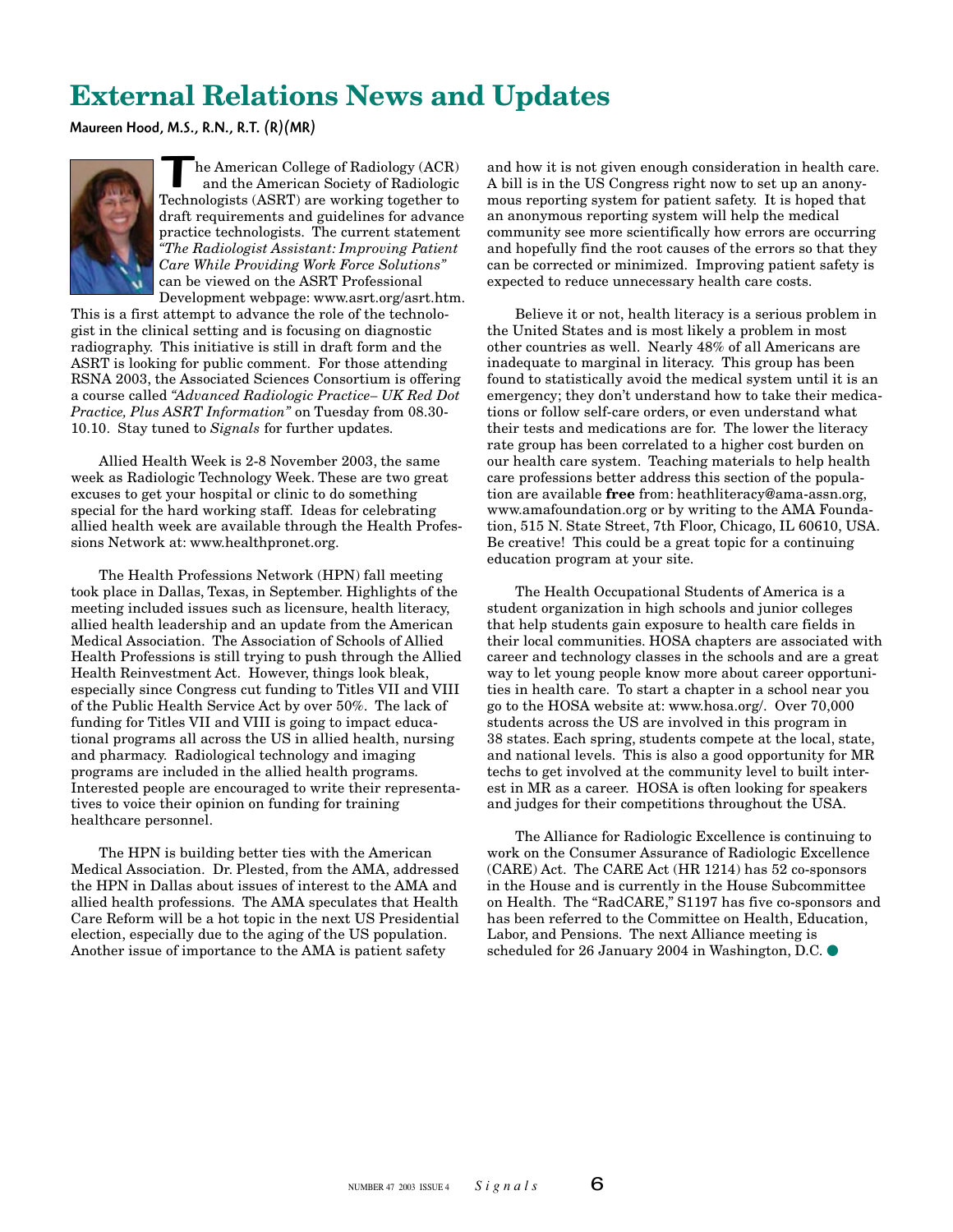# **SMRT South Central Regional Educational Seminar**

Nanette Keck, R.T. (R)(MR), Salt Lake City, Utah, USA



The South Central Regional Educational Seminar was held in the auditorium of Primary Children's Hospital, Salt Lake City, Utah. Technologists representing Utah, Wyoming, and Washington attended the

program. Topics for this one-day seminar, Saturday, 6 September 2003, provided state-of-the-art imaging and techniques.

The first speaker was Maryellyn Gilfeather, M.D., from St. Mark's Hospital. Her presentation, *"MR of the Female Pelvis,"* presented images of pathology and the techniques required to show those abnormalities with the best results. Knowing these subtle and not-so-subtle details, we as technologists can be better prepared to scan our patients properly.

Next, Ulrich Rassner, M.D., from University of Utah Hospital, spoke about *"MRA Techniques."* He explained the physics behind the pulse sequences to help the technologist choose the right technique for optimizing the vessels in the head, abdomen and the chambers of the heart. He also delivered a great explanation of spectroscopy giving details of how to read a spectrum and what the various peaks mean.

William Faulkner, B.S., R.T. (R)(MR) (CT) from Chattanooga, Tennessee, gave four talks. His first topic was *"Fast Imaging Techniques."* He explained the physics behind zero interpolation, rectangular field-of-view which led into receiver bandwidth.

All this comes into play when imaging fast 3D imaging in the brain and abdomen. Comparisons were shown to demonstrate the benefits of these techniques improving imaging quality and saving time.

Our next speaker was Gary Hedlund, D.O., from Primary Children's Hospital. His talk was on *"Diffusion Imaging in Infants and Children."* Scanning children is not only challenging due to the chance of patient motion, but different sequences are important when imaging the pediatric brain. Diffusion is proving to be a very important sequence in diagnosing ischemic cerebral injury, abscess vs. tumor, migraines, seizures and other metabolic disorders. This allows the child to be treated sooner with a better chance of a full recovery

A sandwich bar lunch allowed mingling between technologists from different sites. Several gift items donated by the vendors were given away at the end of the day during random drawings.

Leading us into the afternoon session Bill Faulkner presented *"Cardiac Imaging."* He described double and triple IR techniques and explained why they are helpful. Examples were shown comparing these two sequences making the cardiac image to appear like those found in an anatomy book. He also showed images from a popular pulse sequence using fast imaging in a steady state. Advanced analysis and tagging techniques were also shown.

MRI is the best imaging choice to image heart anatomy, cardiac and valvular function, and myocardial viability.

After the break, Bill gave another presentation on *"MRI Safety."* Images were shown to emphasize the realization that your scanner is more dangerous than you think. He also pointed out that we cannot take magnet safety for granted and to make sure that we are the last ones to protect the scanner room. He showed several examples of a quench demonstrating the impact of the pressure between the walls and the ceiling, blowing the room apart.

The last presentation was on *"New Technology."* Bill chose to talk about 3T. The speed allows for more detail and better resolution, but at a price of signal-to-noise and SAR issues. Coil technology is where you will be able to regain the signal. Unfortunately, there aren't many 3T coils out yet.

Special thanks go to our sponsors who provided their coils to show at the meeting: Medrad and MRI Devices. Other commendable sponsors include Berlex, Bracco, Fuji, GE Medical Systems, and Merry X-Ray.

This seminar would not have been possible without the diligent help from Co-Chair, Jeannette Pay. The administrative help from Jennifer Olson and the SMRT office made all the difference in accomplishing the goals of a successful meeting. Thanks to all.  $\bullet$ 



*South Central workshop speakers. Left: Maryellen Gilfeather, M.D. Right: (l. to r.) Gary Hedlund, D.O., William Faulkner, B.S., R.T. (R)(MR)(CT), and Ulrich Rassner, M.D. in a group photograph with workshop co-chair, Jeannette Pay, R.T. (R)(MR).*

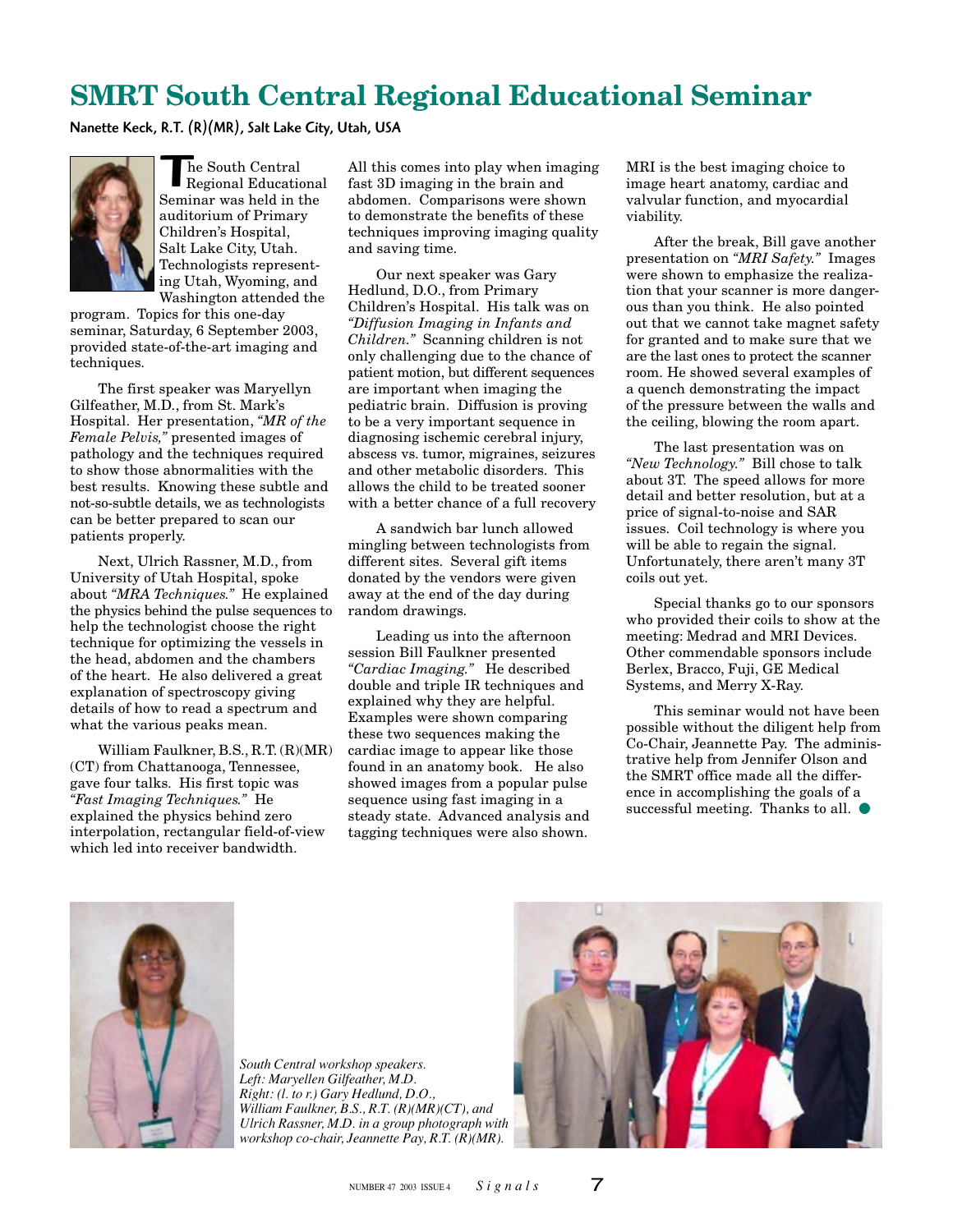# **Report on the SMRT Northeast Regional Seminar**

Jennifer Petruski, B.A., R.T. (R)(MR)

he SMRT Northeast Regional Seminar was held in Pittsburgh, Pennsylvania on September 28, 2003. MRI technologists came from near and far and were awarded 7 ECE credits for attending.

After registration and a continental breakfast, Denise Davis, Co-Chairperson, introduced William Faulkner as our first speaker. Bill, as customary, gave a very thorough lecture on *"Fast Imaging Techniques."* He also stayed on and presented the next lecture entitled *"Diffusion/Perfusion Imaging."* After Bill's lecture, there was an interactive question and answer session.

Next, Frank Shellock, Ph.D. covered *"MRI Safety Update 2003"* and *"The Functional Assessment of the Joints Using Kinematic MRI."* Safety information is always well received and the lecture demonstrating kinematic MRI added a glimpse into the future of MRI applications.



*A SMRT tee-shirt is awarded to a happy member for 5 years of attendance to the Northeast Regional Seminar.*



*William Faulkner explains the Principles of Diffusion-Weighted Imaging.*

Once again, the attendees showed their interest with many questions for Dr. Shellock.

The lunch break allowed time for a chance to network and catch up with old friends. Derek Armfield, M.D., a radiologist at The University of Pittsburgh Medical Center, gave a great anatomy review and provided helpful imaging techniques through his *"Musculoskeletal MRI"* lecture. The material presented complemented nicely, the earlier lesson from Frank Shellock's presentation on kinematic imaging.

The next lecture was given by Brian Chapman, Ph.D. He discussed *"MR Angiography."* Dr. Chapman covered the basic physics of MRA, techniques, hardware, sampling techniques and applications.

Our final speaker was Stuart Derbyshire, Ph.D., who touched on something a little different by giving a lecture on *"fMRI of Pain."* For technologists interested in research, this was a nice example of how one can use MRI skills for collecting other types of data besides imaging.

Our thanks go to Denise Davis for her efforts in organizing the seminar, recruiting renowned speakers, and selecting The Biomedical Science Tower at UPMC as our venue. All contributed to a successful program and were appreciated by the attendees. Special thanks go to Bracco, GE Medical Systems, Magmedix, and Mallinckrodt, Inc., for their support.  $\bullet$ 



*Northeast Regional speaker Brian Chapman.*



*SMRT Regional Seminars allow time during the lunch break to network, catch up with fellow MR technologists and of course, to meet new colleagues.*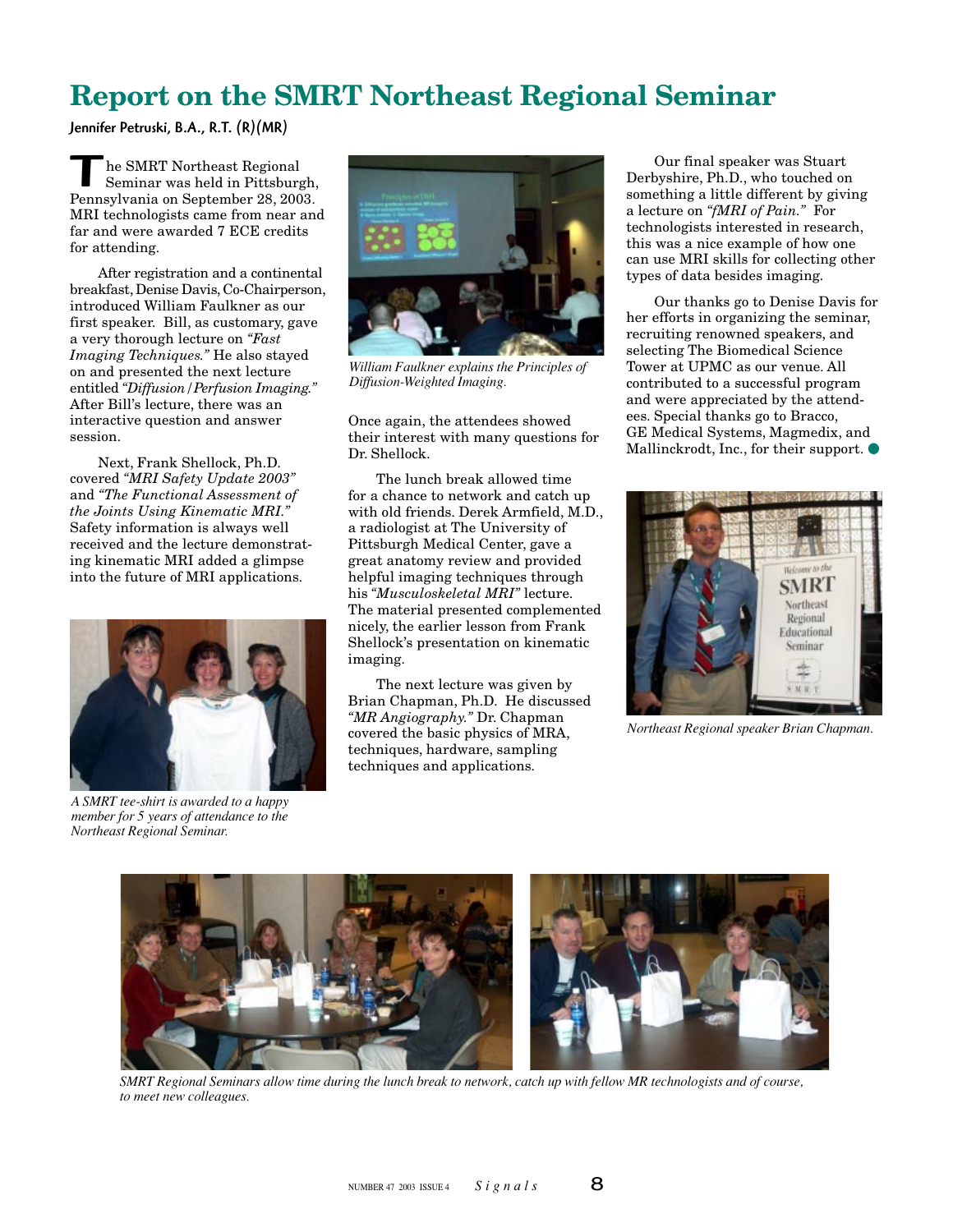# **Northwest SMRT Regional Educational Seminar**

Denise Echelard, R.T. (R)(MR)



 $\sum_{\text{September 27t}}$ n Saturday,<br>nearly 50 participants September 27th gathered for the Northwest SMRT Regional Educational Seminar in Seattle, Washington, USA. The seminar was held in the Pelton Auditorium of

the Fred Hutchinson Cancer Research Center, a beautiful facility sporting sunny courtyards and waterfalls on the south shore of Lake Union.

The meeting got off to a rousing and amusing start with Frank Wessbecher, of Tacoma Radiology Associates, introducing *"Interesting Neurology Case Studies."* He brought us up to date on the many pathologic processes that we scan everyday and how we can optimize our protocols for better imaging. Thomas Kim, of the University of Washington, followed with an in-depth discussion of *"Clinical Spectroscopy,"* a subject that is beginning to become more relevant in clinical imaging sites. Dr. Kim also graciously agreed to brush on the topic of Perfusion scanning and brought home many useful tips and distinctions for the attendees.



*SMRT President, Maureen Ainslie (l.) joins workshop organizers John McCloskey, Denise Echelard, and Vern Terry.*



*Attendees enjoy an outdoor setting to chat with fellow MRI technologists during the lunch break.*

After a quick break the late morning kicked off with Lloyd Heller, of Providence Hospital, Portland, Oregon. Dr. Heller presented comprehensive coverage of *"Cardiac MRI Imaging,"* not missing a beat, as a projector had to be replaced mid-talk. He is to be commended not only for his poise but also for his logical presentation of a difficult topic. Petra Lamon, of the University of Washington, complemented Dr. Heller's talk with a thorough review of *"Chest Anatomy."*

The lunch break allowed us to snatch some sunshine and catch up with friends and colleagues. We resumed the afternoon session with Daniel Heller, of Tacoma Radiology Associates, and his lively presentation of *"Interesting Body MRI Case Studies."* Many attendees took great ideas back to their sites for imaging extremities and congratulations to Gene Nelson for winning Dr. Heller's door prize.

Connie Lehman, of the University of Washington and the Seattle Cancer Care Alliance, followed with a timely and interesting review of *"MR Guided Breast Biopsy."* While many of us do breast imaging she was able to provide us with a broader view of MR's potential in the fight against breast cancer.

After a quick break we returned to contemplate the *"Future Horizons of MRI"* with Bill Thoma of IGC Medical Advances. He challenged us to look ahead by presenting examples of SMASH/SENSE and all of the new adventures to come.

Saving the best for last Anne Sawyer-Glover, of Stanford University School of Medicine, did a wonderful job of bringing us all up to speed on the recent events in *"MRI Safety."* A timely reminder that we are the gatekeepers of MRI and the important responsibility we have in keeping not only our patients and co-workers safe but ourselves as well.

A grateful thank you to all of our sponsors for being so generous in their support of this meeting and to the speakers for giving so willingly of themselves and their knowledge. The positive feedback that was given by the attendees speaks volumes in how important these meetings are to the MRI community and guarantees that future meetings will be more frequent.  $\bullet$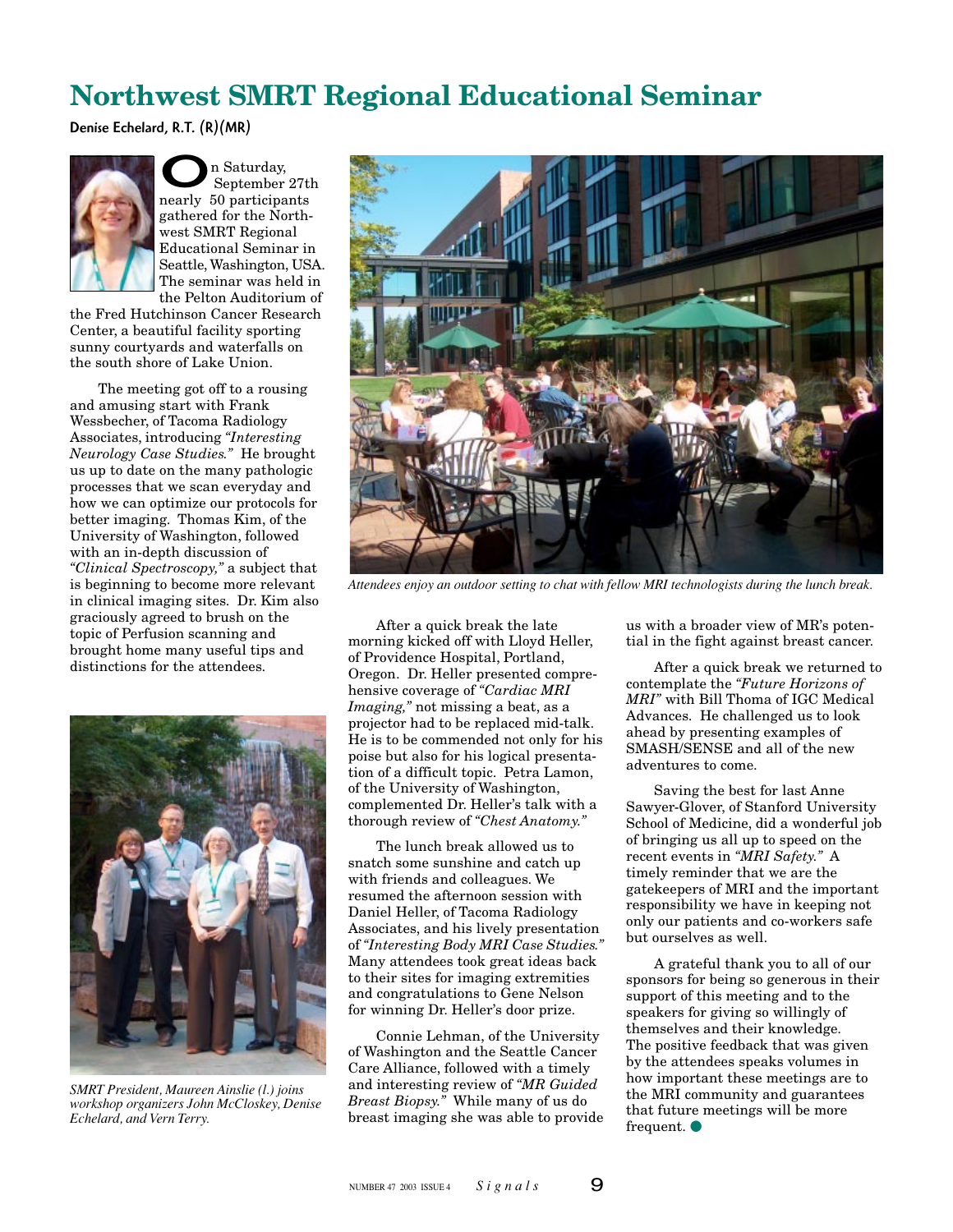# **Atlanta Chapter of SMRT Hosts Seventh Annual Regional Seminar**

Bobbie Burrow, R.T. (R)(MR)(CT), Carolyn Brown, R.T.(R)(MR), and Donna O'Brien, R.T. (R)(MR)(CT), Co-Chairs



The Atlanta Local<br>Chapter of the<br>SMRT hosted the South- Chapter of the east Regional Seminar on September 20th, 2003, at St. Joseph's Hospital Auditorium. This was our seventh annual local chapter

meeting and we were pleased to have 85 attendees.

Longtime SMRT members and well known MRI lecturers, Carolyn Roth and William Faulkner provided the educational material for the day. The program was designed to present information relative to all aspects in the field of MRI.

The morning session included the following topics: *"High Field MRI," "Advanced Brain Imaging: Perfusion and Diffusion," "What is Spectroscopy,"* and *"Enhanced Peripheral MRA."*

Lunch in the food court allowed ample time for networking and sharing MRI experiences with each other. We also had several vendors that set up booths that the attendees could investigate. Everyone seemed to enjoy the opportunity for interaction.

The afternoon session included four more topics of interest. Carolyn started the afternoon session with *"MRI of the Abdomen,"* followed by Bill who spoke on *"Cardiac and Thorax MRI."* Rounding out the educational session were lectures on *"Male and Female Pelvis Protocols"* and *"Low Field MRI."*

Responses from the attendees indicate that the day was filled with information and enjoyable as well.

The Atlanta Local Chapter has always had superb support from its local vendors. This year, we would especially like to thank all of our sponsors for their help and the

wonderful contributions they provided. We are very grateful for all of the high quality door prizes that were donated. Our attendees appreciated the fantastic items they received and expressed their thanks to the contributors. We would also like to thank St. Joseph's Hospital for hosting this meeting, and to everyone who was so generous in making our meeting a great success.

The co-hosts Donna O'Brien, Carolyn Brown and Bobbie Burrow have produced another successful SMRT Southeast Regional Seminar. In fact, this has become an annual event held on the 3rd Saturday in September. We invite you to mark your calendars now for 2004. Hope to see you there next year.  $\bullet$ 

*Editor's note: to form a Local SMRT Chapter or to Host a SMRT Regional Educational Seminar, contact the SMRT office or visit the SMRT website for information. www.ismrm.org/smrt*

# **SMRT 2003-2004 Committees**

#### **SMRT Executive Committee**

Maureen Ainslie, M.S., R.T. (R)(MR), *Chair* John M. Christopher, B.A., R.T. (R)(MR), William Faulkner, B.S., R.T. (R)(MR)(CT) Cindy T. Hipps, B.H.S., R.T. (R)(MR) Maureen N. Hood, B.S., R.T. (R)(MR) John Koveleski, R.T. (R)(MR) Anne Sawyer-Glover, B.S., R.T. (R)(MR)

#### **Awards Committee**

John Koveleski, R.T. (R)(MR)*, Chair* Maureen Ainslie, M.S., R.T. (R)(MR) Kelly Baron, B.S.R.T. (R)(MR) Gregory Colin Brown, R.T. Bobbie Burrow, R.T. (R)(MR)(CT) Luann Culbreth, R.T. (R)(MR)(QM), M.Ed. Carolyn K. Roth, R.T. (R)(MR) James Stuppino, B.S., R.T. (R)(MR)

#### **Bylaws Committee**

Scott M. Kurdilla, R.T. (R)(MR)*, Chair* Maureen Ainslie, M.S., R.T. (R)(MR)

#### **Education Committee**

Julia Lowe, B.S., R.T. (R)(MR), *Chair* Maureen Ainslie, M.S., R.T. (R)(MR) Silke Bosk, R.T. Karen Bove Bettis, R.T. (R)(MR) Cindy R. Comeau, B.S., R.T. (N)(MR) Denise Davis, B.S., R.T. (R)(MR) Marcia D. Gervin, R.T. (R)(MR) John A. Koveleski, R.T. (R)(MR)

Scott M. Kurdilla, R.T. (R)(MR) Katrina Read, D.D.R. Adam J. Stevens, B.S., R.T. Julie Strandt-Peay, B.S.M., R.T. (R)(MR) Maureen Ainslie, M.S., R.T. (R)(MR)

#### **External Relations Committee**

Maureen Hood, M.S., R.N. (R)(MR), *Chair* Maureen Ainslie, M.S., R.T. (R)(MR) Cindy T. Hipps, B.H.S., R.T. (R)(MR) John A. Koveleski, R.T. (R)(MR)

#### **Finance Committee**

Anne Sawyer-Glover, B.S., R.T. (R)(MR), *Chair* Maureen Ainslie, M.S., R.T. (R)(MR) Kelly Baron, B.S.R.T. (R)(MR) Gregory Colin Brown, R.T. Bobbie Burrow, R.T. (R)(MR)(CT) Cindy R. Comeau, B.S., R.T. (N)(MR) John M. Christopher, B.A., R.T. William Faulkner, B.S., R.T. (R)(MR)(CT) Todd Frederick, R.T. (R)(MR) Cindy T. Hipps, B.H.S., R.T. (R)(MR) Maureen M. Hood, B.S., R.T. (R)(MR) John A. Koveleski, R.T. (R)(MR) Scott M. Kurdilla, R.T. (R)(MR) Julia Lowe, B.S., R.T. (R)(MR) James Stuppino, B.S., R.T. (R)(MR)

#### **Local Chapter Committee**

Bobbie Burrow, R.T. (R)(MR)(CT), *Chair* Maureen Ainslie, M.S., R.T. (R)(MR)

**Membership Committee**

Todd Frederick, R.T. (R)(MR), *Chair* Maureen Ainslie, M.S., R.T. (R)(MR)

#### **Nominations Committee**

John A. Koveleski, R.T. (R)(MR), *Chair* Maureen Ainslie, M.S., R.T. (R)(MR) Gregory Colin Brown, R.T. Andrew Cooper, D.C.R., (R) D.M.S. Denise Davis, B.S., R.T. (R)(MR) Gina Greenwood, B.S., R.T. (R)(MR) Judith Wood, R.T. (R)(MR)

#### **Program Committee**

James Stuppino, B.S., R.T. (R)(MR), *Chair* Maureen Ainslie, M.S., R.T. (R)(MR) Silke Bosk, R.T. Gregory Colin Brown, R.T. Bobbie Burrow, R.T. (R)(MR)(CT) Muriel Cockburn, D.C., R.B.Sc. (Hons) P.Gd. Cert. MRI Andrew Cooper, D.C.R., (R) D.M.S. Denise Davis, B.S., R.T. (R)(MR) Marcia D. Gervin, R.T. (R)(MR) Cindy T. Hipps, B.H.S., R.T. (R)(MR) John A. Koveleski, R.T. (R)(MR) Scott M. Kurdilla, R.T. (R)(MR) Laurian Z. Rohoman, R.T. (R)(MR), A.C.R. Julie Strandt-Peay, B.S.M., R.T. (R)(MR) Judy Wood, R.T. (R)(MR)

#### **Publications Committee**

Gregory Colin Brown, R.T., *Chair* Kelly Baron, B.S.R.T. (R)(MR), *Home Study Editor* Anne Sawyer-Glover, B.S., R.T. (R)(MR)

*Home Study Editor*

Julie Strandt-Peay, B.S.M., R.T. (R)(MR) *Newsletter Editor*

Cindy T. Hipps, B.H.S., R.T. (R)(MR), *Ad Hoc Electronic Submissions Committee Chair and Highlight Your Site Sub-committee Chair*

Maureen Ainslie, M.S., R.T. (R)(MR) William Faulkner, B.S., R.T. (R)(MR)(CT) John M. Christopher, B.A., R.T. Maureen M. Hood, M.S., R.N. (R)(MR) Michael Kean, R.T. John A. Koveleski, R.T. (R)(MR) Judith Wood, R.T. (R)(MR)

#### **Regionals Committee**

Cindy Comeau, *Chair* Maureen Ainslie, M.S., R.T. (R)(MR) Denise Davis, B.S., R.T. (R)(MR) Denise Echelard, R.T. (R)(MR) Nanette Keck, R.T. Vera Miller, B.S., R.T. Donna O'Brien, R.T. (R)(MR)(CT)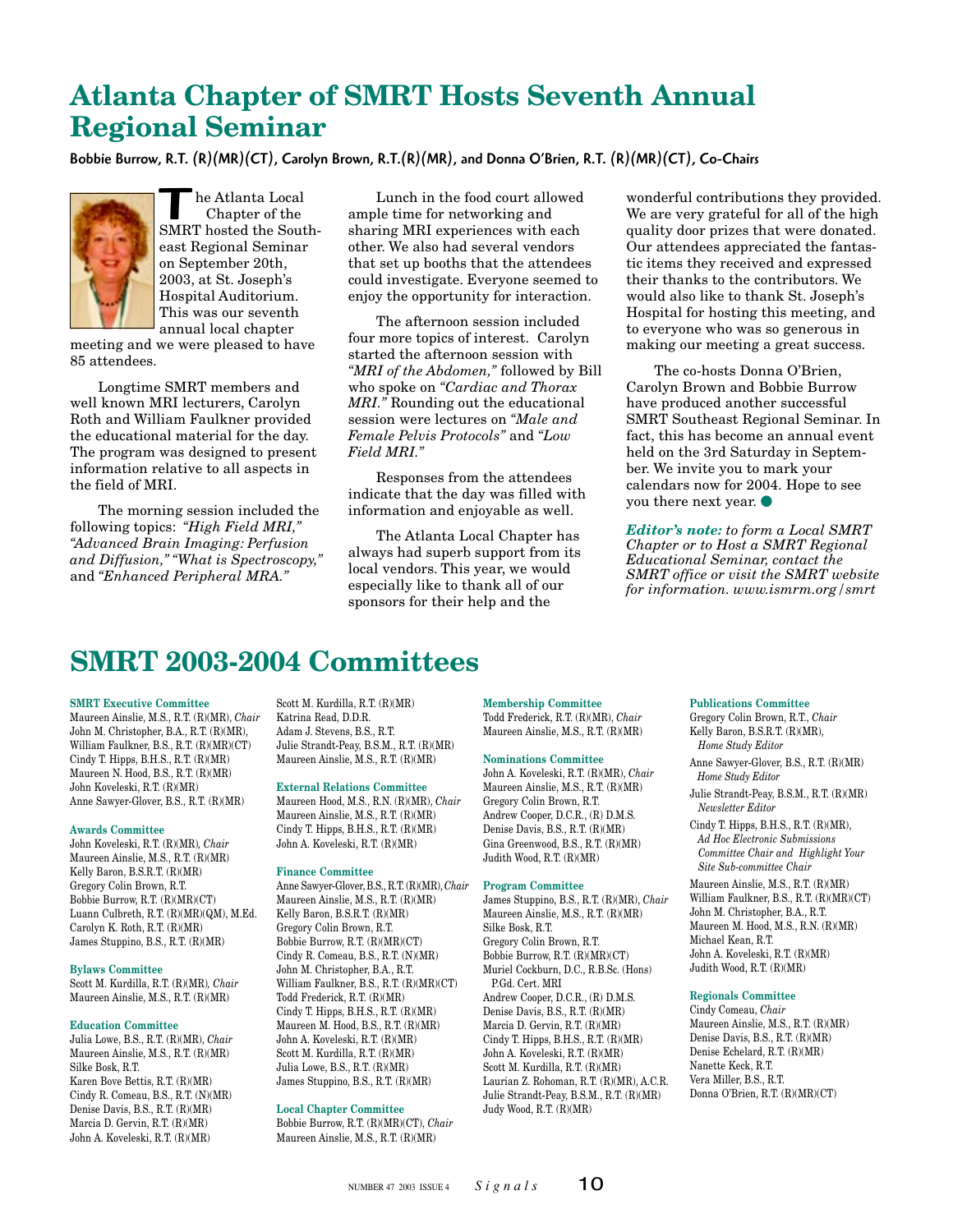

#### **2003 3rd Place Proffered Paper– Clinical Poster**

### **Evaluation of Abdominal Veins using 2D Fiesta**

David Stanley<sup>1</sup>, James Glockner<sup>2</sup>, Bernice Hoppel<sup>1</sup>, and Jason Polzin<sup>1</sup> 1 Applied Science Laboratory, GE Medical Systems; <sup>2</sup> Mayo Clinic, Rochester, Minnesota, USA

#### **Purpose**

Demonstration of abdominal and pelvic venous disease with MRI has gained wide acceptance in the past 15 years. In the early years, single slice acquisition gradient echo (GRE) scans were utilized to make blood flow bright and disease dark (thrombus). Contrast-enhanced 2D and 3D spoiled gradient echo sequences are a more recent development and are very accurate in detecting thrombosed veins. Even though CE MRV is a widely accepted method for evaluation of abdominal and pelvic veins, the contrast agent adds cost to the exam and a small percentage of patients can have an allergic reaction to the contrast media. Therefore, it is the purpose of this paper to present an alternative imaging technique that evaluates abdominal veins using a 2D steady state free precession sequence that does not require the use of a contrast agent.

#### **Method**

2D Fiesta (**F**ast **I**maging **E**mploying **ST**eady-state **A**cquisition) sequence is a fully balanced steady state coherent imaging pulse sequence designed to produce high SNR images at very short sequence times (TR). A sequential 2D FIESTA sequence was performed in addition to standard axial 2D postcontrast SPGR and 3D coronal oblique gadolinium-enhanced SPGR sequences in 10 patients referred for MRI (1.5T Signa General Electric Medical System,

Milwaukee, Wisconsin, USA) to evaluate for abdominal-pelvic DVT. 2D FIESTA sequence parameters included: TR 3.7 ms, TE 1.5 ms, flip angle 50, bandwidth 125 kHz, matrix 256x384, FOV 28-42 cm. Acquisition time was approximately 1.5 sec/image, and the number of images acquired per breath hold was adjusted according to the patient's breath hold ability. Sequences were evaluated in random order by a board certified radiologist experienced in abdominal MRI. Each sequence was evaluated for overall image quality on a scale of 0-4, where a score of 4 represents the optimal image in all cases. Additionally, sequences were ranked in order of preference for each case. The presence or absence of thrombus was noted and any discrepancies between sequences recorded.

#### **Results**

Thrombus was seen in 6/10 studies on one or more of the sequences (using the post contrast enhanced SPGR as the gold standard). Thrombus was identified in 4/6 cases with 2D Fiesta. Of the two cases where thrombus was not identified, visualization was obscured by susceptibility artifact from an adjacent hip prosthesis in one case, and a very small amount of thrombus was not seen in the second patient.

The preferred sequence ranking was based on which pulse sequence best demonstrated the DVT and abdominal



*Figure 1. Axial 2D Fiesta image in a patient with renal cell carcinoma and extensive thrombus in the IVC.*

veins. 2D Fiesta had an average score of 2.0, slightly above 2D CE Fast SPGR (1.9) and 3D CE Fast SPGR (1.7). The 3D CE Fast SPGR was rated the highest in image quality with an average score of 3.3 followed by the 2D Fiesta (3.1). The 2D CE Fast SPGR had an average score of 2.9.

#### **Conclusions**

The non-contrast 2D FIESTA sequence performed almost as well as the 2D and 3D contrast-enhanced sequences. Thrombus was identified in most cases, and qualitative assessment of images revealed only small differences between the 3 sequences. 2D FIESTA offers the additional advantage of rapid sequential acquisition, so that motion artifact is limited in patients unable to suspend respiration as well as a contrast agent is  $not needed.$   $\bullet$ 

### **SMRT Members are Reminded to Vote**

**Ballots are to be post marked no later than 1 December 2003.**

#### **Follow the directions carefully and vote for:**

- **President-Elect**
- **Policy Board Members**
- **Crues-Kressel Award Recipient**



**SMRT members are reminded to contact the SMRT when contact information changes. This includes mailing addresses so that you will obtain your** *Signals* **newsletters and the** *SMRT Educational Seminars* **home studies. Be sure to also update your e-mail address to receive timely messages from the SMRT.**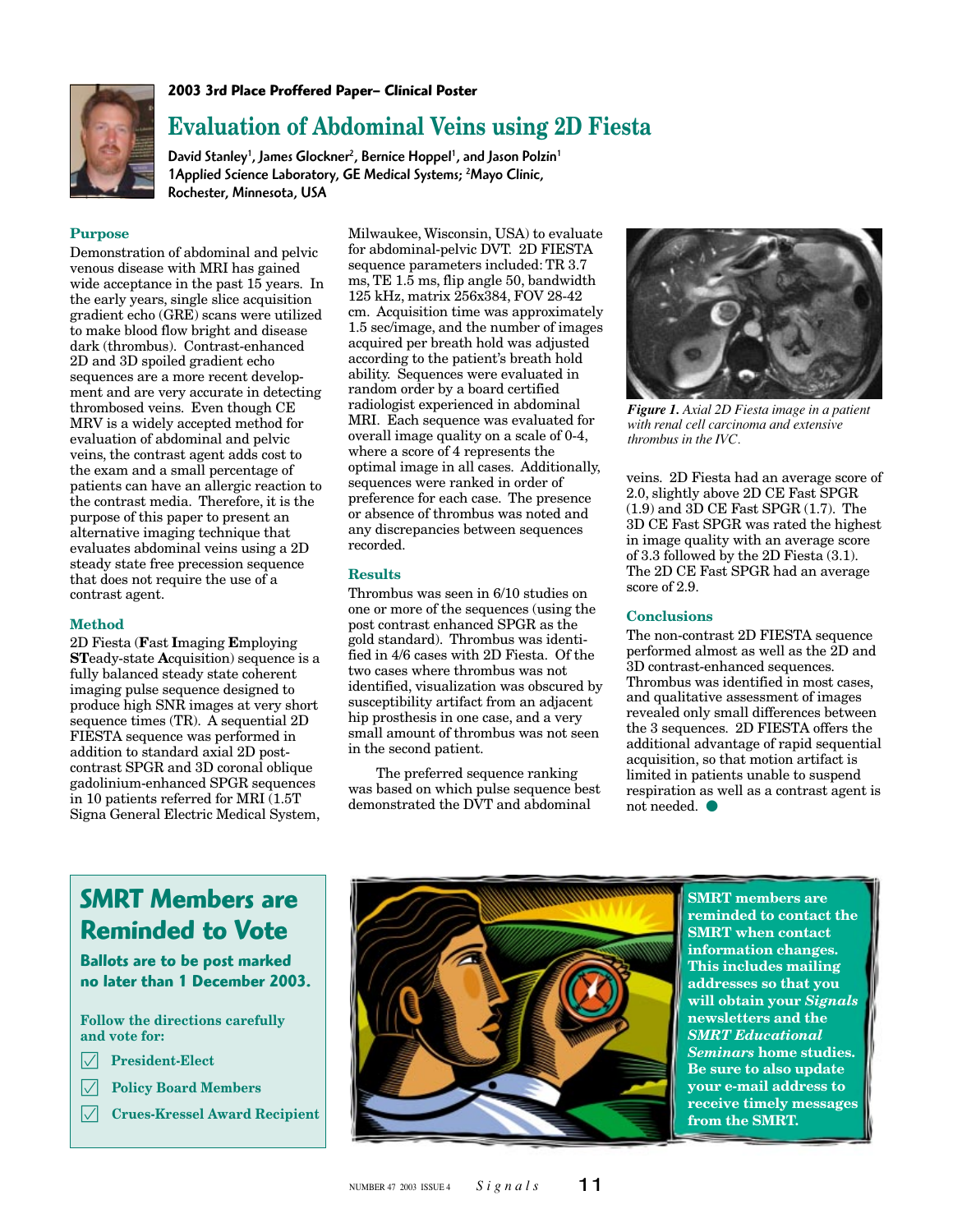

**2003 2nd Place-Tie Proffered Paper– Research Poster**

# **Magnetic Resonance Angiography with Blood Pool Agent MS-325: Results from a Phase III Clinical Trial**

Randy Earnst, Senior MR Applications Specialist, EPIX Medical Inc., Cambridge, Massachusetts, USA

#### **Purpose**

Clinical trials for a new blood pool contrast agent, MS-325 (EPIX Medical, Cambridge, Massachusetts, USA/ Schering AG, Berlin, Germany), are underway for the diagnosis of Peripheral Vascular Disease (PVD), and have the very real potential of changing the way MR angiography is performed. Reported here are Phase III results from MS-325-12, a clinical trial involving 25 sites in North and South America. Peripheral Vascular Disease of the aorto-iliac region was the focus and included the infra-renal abdominal aorta, common Iliac, external iliac, and common femoral arteries.

#### **Methods**

Patients at sites using Philips, Siemens and General Electric 1.5T scanners participated in this trial. Patients 18 and older with suspected or known peripheral vascular disease and meeting all other inclusion and no exclusion criteria were admitted into the study. All study participants received an X-RAY angiogram as part of their normal care, which served as the standard of reference. The MR exam consisted of 2D-TOF MRA, an MS-325 dynamic scan, and a higher resolution MS-325-enhanced scan in equilibrium (the steady-state phase in which the contrast has distributed throughout the vascular system, a new concept for MRA imaging), performed within 15 minutes of MS-325 injection. Specific sequence parameters were provided and adhered to by each clinical site. The parameters were developed in such a way as to standardize the different modalities and platforms within each modality. Standard gradient echo sequences were used and all software and hardware was 510k approved and commercially available.

Patients were injected with a single 0.03 mmol/kg dose of MS-325, a chelated gadolinium compound that binds reversibly to albumin, creating a complex that resides in the blood pool for extended periods of time. MS-325 has a blood half life of approximately 13-15 hours, and provides an imaging

window of approximately one hour. An MS-325 dose of 0.03 mmol/kg results in relaxivity at 1.5T about 4X greater than that of current contrast agents.

Blinded readers who had expertise specific to the region of interest and modality (i.e. X-ray, MRA, or Vascular Surgery) evaluated the imaging data and included: 2 X-ray readers with 1 adjudicator, 3 independent MRA readers (who read both the MS-325 enhanced and non-contrast MRA images independently), and 2 vascular surgeon readers (who read all XRA, MS-325 enhanced MRA, and non-contrast MRA data, independently, and determined a course of treatment, if any).

#### **Results**

A total of 251 patients were evaluated for efficacy. The average accuracy of MS-325 enhanced MRA was 88% (84%, 90% and 90%), sensitivity of 71% (61%, 73% and 80%), and specificity of 91% (84%, 85% and 93%). The average accuracy of 2D-TOF imaging was 76% (74%, 82%, 71%), sensitivity 58% (63%, 67%, 43%), and specificity 78% (75%, 85%, 75%). In the vascular surgery blinded read, for treatment planning, MS-325 enhanced images had an accuracy of 84% and 85% as compared to the accuracy of 2D-TOF imaging with 58% and 60%. In this first pivotal Phase III trial, MS-325 demonstrated an overall accuracy of 88%, which approached the 90% agreement rate found between the two X-RAY blinded readers. MS-325 was well tolerated with only a small percentage of patients experiencing any adverse effects. A total of 77 adverse events that were considered probably/possibly related to the study drug were reported in 52 patients (19%), with 95% of these reactions rated of mild intensity. No serious events were considered related to the study drug.

#### **Conclusion**

MS-325 was shown to be safe and effective for the evaluation of PVD in the aorto-iliac region using a single 0.03 mmol/kg dose.  $\bullet$ 

*SMRT/ISMRM is a sponsoring organization for*

# RSNA'03

COMMUNICATION FOR BETTER PATIENT CARE



# Associated Sciences Symposia

1 December – 3 December 2003

# Refresher Courses

30 November – 5 December 2003

89th Scientific Assembly and Annual Meeting 30 November – 5 December 2003 McCormick Place, Chicago, USA

For more information contact RSNA at: +1 800 381 6660 or +1 630 571 7874 RSNA Website: www.rsna.org

The Associated Sciences Consortium is a working group of the RSNA representing eleven professional societies in radiologic sciences, technology, and administration. The Group conducted its first workshop in 1980, with refresher courses added in 1984.

Once again, the Associated Sciences Consortium will be offering three symposium lectures as part of the RSNA Scientific Assembly and Annual Meeting. This year's theme is *"Shaping Our Future– Forces at Work."* In addition to the three symposia, a complete series of refresher courses will take place throughout the week. The courses discuss issues of interest to the consortium membership and RSNA registrants.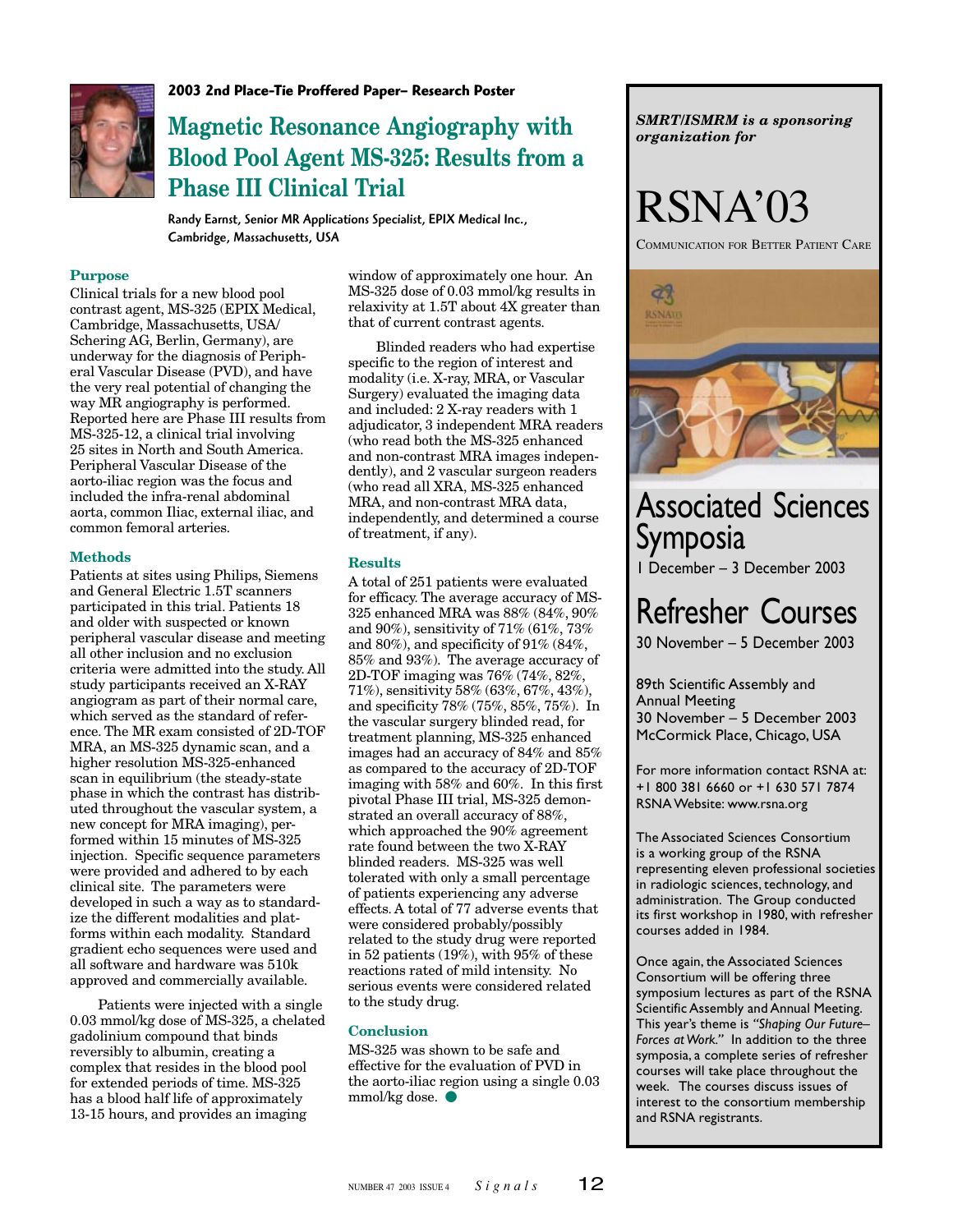# **MR Safety: Hearing Aids and Other Hearing Systems**

Frank G. Shellock, Ph.D., Adjunct Clinical Professor of Radiology, University of Southern California; Founder, Institute for Magnetic Resonance Safety, Education, and Research; President, Magnetic Resonance Safety Testing Services, Los Angeles, California, USA www.MRIsafety.com www.IMRSER.org

This article represents the views of its author only and does not reflect those of the International Society for Magnetic Resonance in Medicine and are not made with its authority or approval.



E xternal hearing aids are included in the category of electronicallyactivated implants or devices that may be found in patients referred for magnetic resonance (MR) procedures. Exposure to the electromagnetic fields

used for MR examinations can easily damage these devices. Therefore, a patient or other individual with an external hearing aid must not enter the MR environment due to the possible risk of damage to the device. Fortunately, an external hearing aid can be readily identified and removed from the patient or individual prior to permitting entrance to the MR environment in order to prevent damage or other problems.

Other hearing devices exist that have external components as well as components that are surgically implanted in the middle ear. Typically, these devices are used to treat patients with moderate to severe sensorineural hearing loss. Hearing devices with external and internal components may be especially problematic for patients and individuals with regard to the MR environment.

The SOUNDTEC Direct Drive Hearing System (SOUNDTEC, Inc., Oklahoma City, Oklahoma, USA) has an external component that changes sound into an electronic signal that is sent to an implanted magnet attached to the bones of the middle ear. This causes the middle ear bones to vibrate, sending sound to the brain. Because the strong magnetic field of an MR system may affect this device, a patient with the SOUNDTEC Direct Drive Hearing System is not allowed to undergo an MR procedure until the

device has been surgically removed. Similarly, patients with the Vibrant Soundbridge (Symphonix Devices, Inc., San Jose, California, USA), which is also a specialized hearing device with an implanted magnetic component, may not have MR procedures of any type. Furthermore, patients and individuals with these particular hearing devices are not allowed to enter the MR environment because of possibly damaging the internal  $components.$   $\bullet$ 

#### **References**

- 1. Shellock FG. Reference Manual for Magnetic Resonance Safety, Implants, and Devices: 2004 Edition. Biomedical Research Publishing Group (in press).
- 2. Shellock FG. Pocket Guide to MR Procedures and Metallic Objects: Update 2001, Seventh Edition, Lippincott Williams & Wilkins Healthcare, Philadelphia, 2001.
- 3. Shellock FG. Magnetic Resonance Procedures: Health Effects and Safety. CRC Press, LLC, Boca Raton, Florida, 2001.

The **Institute for Magnetic Resonance Safety, Education, and Research (IMRSER)** is an independent, multidisciplinary, professional organization devoted to promoting awareness, understanding, and communication of magnetic resonance (MR) safety issues through education and research.

It should be noted that the MRI safety guidelines developed by the IMRSER are educational in nature and not specifically intended to be legal standards of care. Accordingly, these MRI safety guidelines may be modified as determined by individual circumstances, currently available resources, differences or changes in technology, and other relevant information.

**www. IMRSER.org**

#### *NOW AVAILABLE!*



### **Reference Manual for Magnetic Resonance Safety, Implants and Devices: 2004 Edition**

**Frank G. Shellock, Ph.D.**

The **Reference Manual for Magnetic Resonance Safety, Implants and Devices: 2004 Edition** is an indispensable tool for radiologists, MRI technologists, facility managers, and other healthcare professionals. This manual is a comprehensive yet concise information resource that includes guidelines and recommendations for MR safety that are based on the latest peer-reviewed articles as well as documents developed by various professional organizations.

The **Reference Manual for Magnetic Resonance Safety, Implants and Devices: 2004 Edition** is the premier source of information for implants and devices tested for safety in the magnetic resonance environment. "**The List**" contains tabulated information for over 1,200 objects, including data for over 200 objects tested at 3.0-Tesla. Coverage spans the full range of metallic implants, devices, and objects that may be encountered in patients referred for MR procedures.

To order, please visit www.MRIsafety.com Or contact Magmedix, Toll Free, +1 866 646 3349 www.Magmedix.com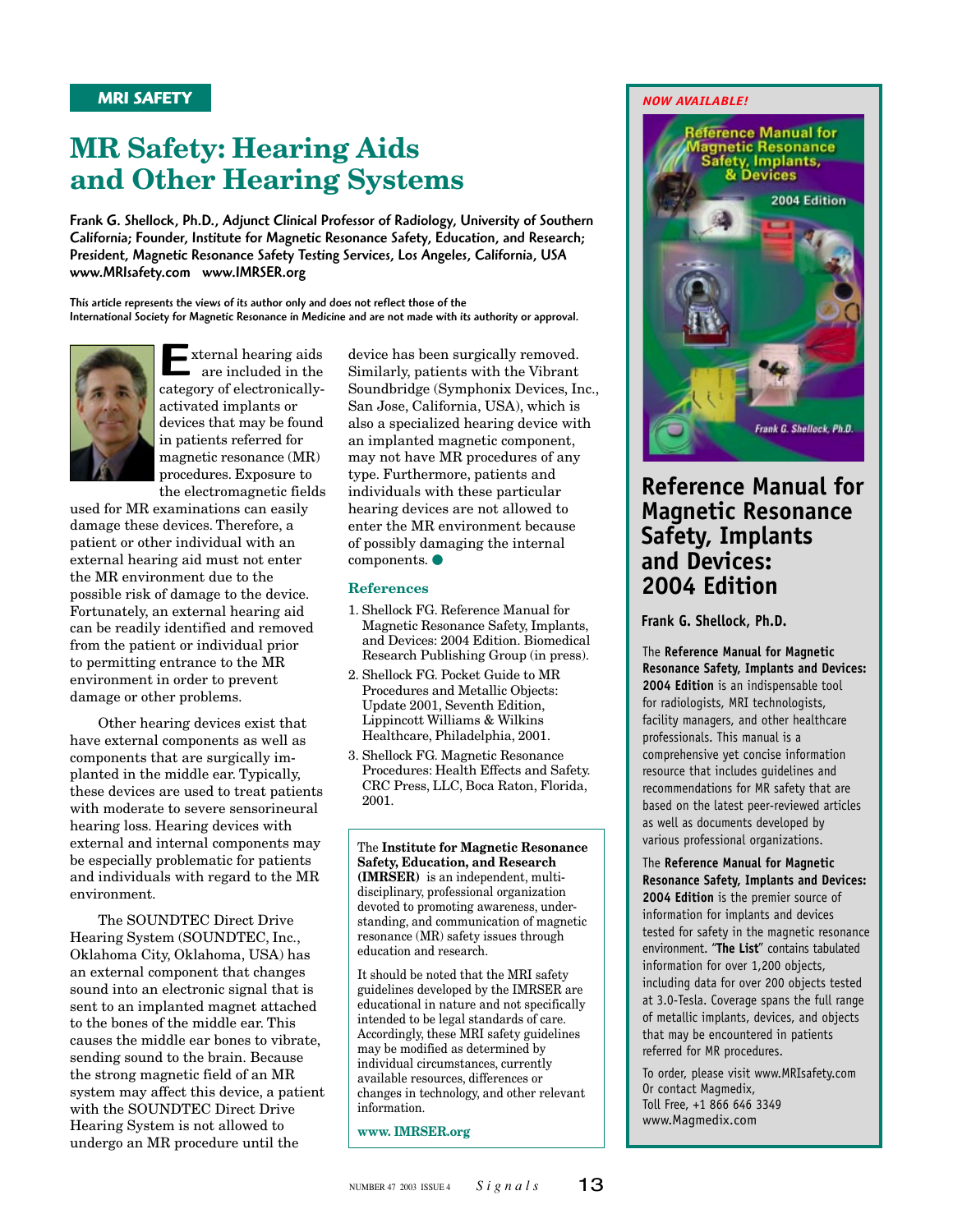**MRI Safety Guideline Developed by the Institute for Magnetic Resonance Safety, Education, and Research.**

## **Guidelines for the Management of the Post-Operative Patient Referred for a Magnetic Resonance Procedure**

Frank G. Shellock, Ph.D., Adjunct Clinical Professor of Radiology, University of Southern California; Founder, Institute for Magnetic Resonance Safety, Education, and Research; President, Magnetic Resonance Safety Testing Services, Los Angeles, California, USA www.MRIsafety.com www.IMRSER.org

This article represents the views of its author only and does not reflect those of the International Society for Magnetic Resonance in Medicine and are not made with its authority or approval.



There is controver<br>and confusion<br>regarding the issue of here is controversy and confusion performing a magnetic resonance (MR) procedure during the post-operative period in a patient with a metallic implant or device. Studies in the peer-

reviewed literature have supported that, if a metallic object is a "passive implant" (i.e., there is no electronicallyor magnetically-activated component associated with the operation of the device) and it is made from a nonferromagnetic material (e.g., Titanium, Titanium alloy, Nitinol, etc.), the patient with the object may undergo an MR procedure immediately after implantation using an MR system operating at 1.5-Tesla or less. In fact, there are several reports that describe placement of vascular stents and other implants using MR-guided procedures that include the use of high-fieldstrength (1.5-Tesla) MR systems. Additionally, a patient or individual with a nonferromagnetic, passive implant is allowed to enter the MR environment associated with a 1.5-Tesla or less MR system immediately after implantation of such an object. Currently, there is little data to provide guidelines for MR environments using scanners operating at 3-Tesla or higher.

For an implant or device that exhibits "weakly magnetic" qualities (e.g., certain stents, atrial septal defect occluders, ventricular septal defect occluders, patent ductus arteriosus occluders, etc.), it is typically necessary to wait a period of six to eight weeks after implantation before performing an MR procedure or allowing the

individual or patient to enter the MR environment associated with a scanner operating at 1.5-Tesla or less. For example, certain intravascular and intracavitary coils, stents, filters, and cardiac occluders designated as being "weakly" ferromagnetic become firmly incorporated into tissue six to eight weeks following placement. In these cases, retentive or counter-forces provided by tissue ingrowth, scarring, or granulation essentially serve to prevent these objects from presenting risks or hazards to patients or individuals in the MR environment. Those implants or devices that may be "weakly magnetic" but are rigidly fixed in the body, such as a bone screw, may be studied immediately after implantation. Specific information pertaining to the recommended post-operative waiting period may be found in the labeling or product insert for a "weakly magnetic" implant or device.

*Special Note:* If there is any concern regarding the integrity of the tissue with respect to its ability to retain the implant or object in place or the implant cannot be properly identified, the patient or individual should not be exposed to the MR environment.  $\bullet$ 

#### **References**

- 1. Ahmed S, Shellock FG. Magnetic resonance imaging safety: implications for cardiovascular patients. *Journal of Cardiovascular Magnetic Resonance* 2001;3:171-181.
- 2. Bueker A, et al. Real-time MR fluoroscopy for MR-guided iliac artery stent placement. *J Magn Reson Imaging* 2000;12:616-622.
- 3. Manke C, Nitz WR, Djavidani B, et al. MR imaging-guided stent placement in iliac arterial stenoses: A feasibility study. *Radiology* 2001;219:527-534.
- 4. Rutledge JM, Vick GW, Mullins CE, Grifka RG. Safety of magnetic resonance immediately following Palmaz stent implant: a report of three cases. *Catheter Cardiovasc Interv* 2001;53:519-523.
- 5. Sawyer-Glover A, Shellock FG. Pre-MRI procedure screening: recommendations and safety considerations for biomedical implants and devices. *J Magn Reson Imaging* 2000;12:92-106.
- 6. Shellock FG. MRI and post-op patients. *Signals*, No. 34, Issue 3, p. 8, 2000.
- 7. Shellock FG. MR safety update 2002: Implants and devices. *J Magn Reson Imaging* 2002;16:485-496.
- 8. Shellock FG. Magnetic Resonance Procedures: Health Effects and Safety. CRC Press, LLC, Boca Raton, FL, 2001.
- 9. Shellock FG. Reference Manual for Magnetic Resonance Safety: 2003 Edition, Amirsys, Inc., Salt Lake City, UT, 2003.
- 10. Spuentrup E, et al. Magnetic resonance-guided coronary artery stent placement in a swine model. *Circulation* 2002;105:874-879.
- 11. Teitelbaum GP, Bradley WG, Klein BD. MR imaging artifacts, ferromagnetism, and magnetic torque of intravascular filters, stents, and coils. *Radiology* 1988;166:657-664.
- 12. Teitelbaum GP, Lin MCW, Watanabe AT, et al. Ferromagnetism and MR imaging: safety of cartoid vascular clamps. *Am J Neuroradiol* 1990;11:267-272.
- 13. Teitelbaum GP, Ortega HV, Vinitski S, et al. Low artifact intravascular devices: MR imaging evaluation. *Radiology* 1988;168:713-719.
- 14. Teitelbaum GP, Raney M, Carvlin MJ, et al. Evaluation of ferromagnetism and magnetic resonance imaging artifacts of the Strecker tantalum vascular stent. *Cardiovasc Intervent Radiol* 1989;12:125-127.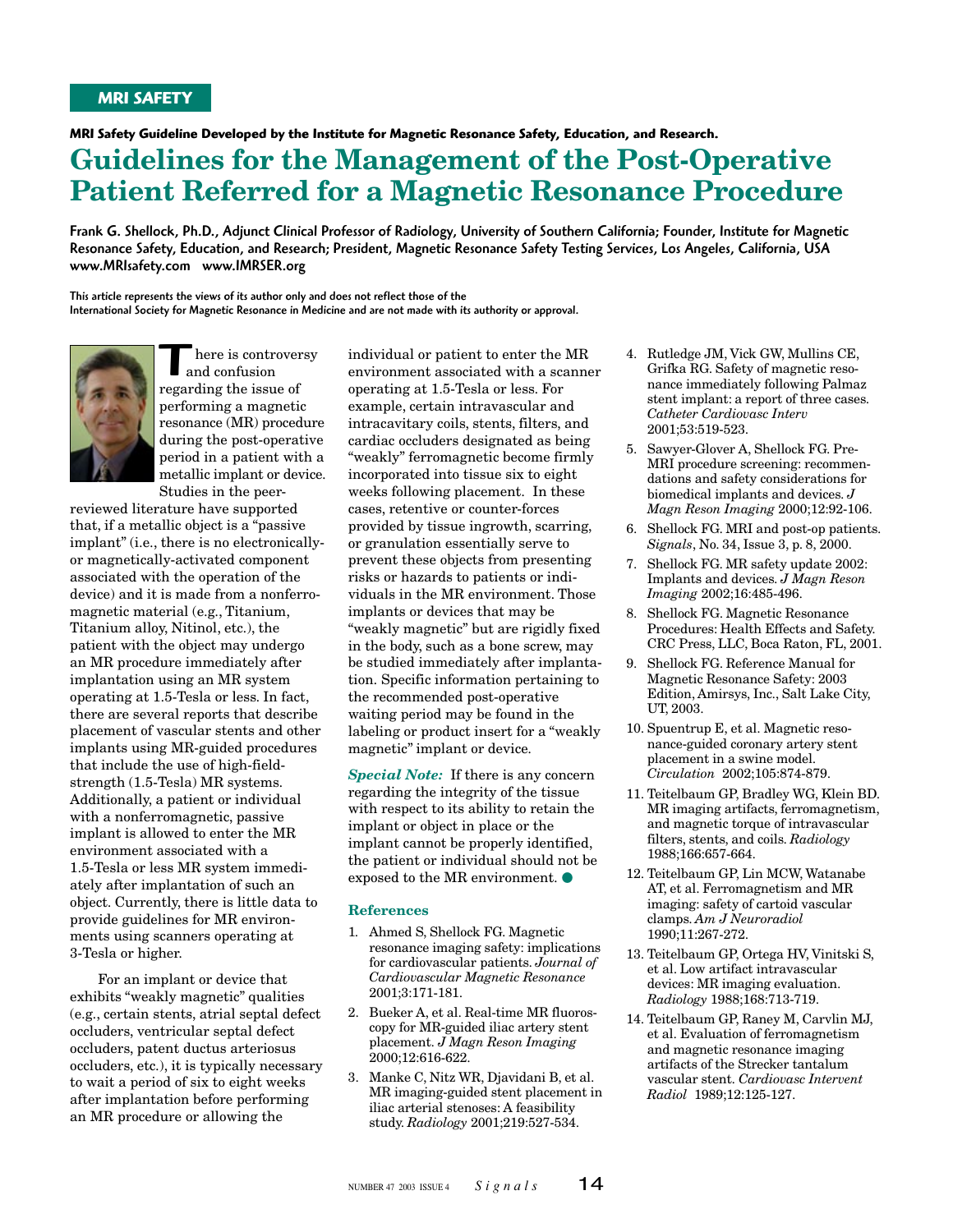### **Precessing in a Vertical Field: Throughput on a Low-Field System**

William Faulkner, B.S., R.T. (R)(MR)(CT)

This article represents the views of its author only and does not reflect those of the International Society for Magnetic Resonance in Medicine and are not made with its authority or approval.



 $\begin{array}{c} \begin{array}{c} \begin{array}{c} \text{iv} \\ \text{iv} \end{array} \end{array}$  a low field system?" ow's throughput I'm often asked that question. My response is simply– "it is." What is throughput anyway? I guess it could be defined as how many patients  $\frac{1}{2}$ 

one can scan in a given period of time. Field strength alone does not determine throughput but rather is only a small portion of the equation. There are sites out there that do less than six patients in a 10-hour day on a 1.5 T system.

I was having a conversation with a friend of mine recently and we were talking about the good-ole days. Some of you may remember those; when your axial dual-echo sequence through the brain took over 17 minutes on a fully loaded 1.5 T system. You may also remember when a 10-minute scan on a 1.5 T was referred to as a "fastscan." I remember when a radiologist once told me to increase the NSA so the scan time would be closer to five minutes because the 2.5 minute scan we were doing just couldn't possibly be as good as one that took five minutes.

Going back to those days of 17-minute dual-echo brain images, a standard brain study was three, maybe four sequences. In all, it would take around 45 minutes to scan a brain. Now that our 17-minute sequence is done in around two

minutes, do we get the patients off the table in 15 minutes?– Absolutely not. We now do as many sequences as we can in that same 45-minute time slot. Sites take their 1.5 protocols and insist on doing the same number of sequences on their low field system and expect to do them in the same time frame, most often, sacrifice SNR or spatial resolution.

If a T2-weighted FSE of the lumbar spine takes three minutes to do on a current 1.5 T system, then is a six minute T2-weighted FSE at 0.2 T that much out of reason? I don't think so since at 0.2 T one is scanning with a 7.5 times less field strength than at 1.5 T. In fact, SNR is pretty much linear with field strength so I don't think a six minute scan is out of line.

My point is this, if our sequences take longer on a low field system (which they should in order to get adequate SNR and spatial resolution), then we should do a better job of tailoring the studies to meet the need of the particular patient as we did in those days when you had longer scan times. Use your technical skills, and start tailoring the study so you get the "money" shots before the patient wears out and starts moving.

Next issue I'll talk about other approaches sites can take to increase their throughput.  $\bullet$ 



... is published by the International Society for Magnetic Resonance in Medicine, 2118 Milvia Street, Suite 201, Berkeley, CA 94704, USA.

*Signals* **is produced quarterly for the benefit of the SMRT membership. In addition to this printed copy of** *Signals***, an electronic version is available to members on the SMRT Website. Remember to check the website often for updates and features that are important to you at: www.ismrm.org/smrt**

#### **PUBLICATIONS COMMITTEE:**

Gregory Colin Brown, R.T., *Publications Committee Chair* Julie Strandt-Peay, B.S.M., R.T. (R)(MR), *Signals Newsletter Editor* Maureen Ainslie, M.S., R.T. (R)(MR) Kelly Baron, B.S.R.T. (R)(MR), *SMRT Educational Seminars Editor* John M. Christopher, B.A., R.T. William Faulkner, B.S., R.T. (R)(MR)(CT) C.N.M.T. Cindy T. Hipps, B.H.S., R.T. (R)(MR) *Electronic Submissions Committee Chair* Maureen N. Hood, M.S., R.N., R.T. (R)(MR) Michael Kean, R.T. John A. Koveleski, R.T. (R)(MR) Anne M. Sawyer-Glover, B.S., R.T. (R)(MR) *SMRT Educational Seminars Editor* Frank G. Shellock, Ph.D. Judy L. Wood, R.T. (R)(MR)

#### **OFFICERS:**

**President:** Maureen Ainslie, M.S., R.T. (R)(MR) **President-Elect:** Cindy T. Hipps, B.H.S., R.T. (R)(MR) **Past-President:** John A. Koveleski, R.T. (R)(MR) **Secretary:** William Faulkner, B.S., R.T. (R)(MR) (CT) **Treasurer:** Anne M. Sawyer-Glover, B.S., R.T. (R)(MR)

ISMRM Executive Director: Jane Tiemann

ISMRM Associate Executive Director: Jennifer Olson

ISMRM Publications Manager, Design and Layout: Sheryl Liebscher

© 2003 by International Society for Magnetic Resonance in Medicine Phone: +1 510 841 1899 Fax: +1 510 841 2340 E-mail: smrt@ismrm.org SMRT Web Page: www.ismrm.org/smrt